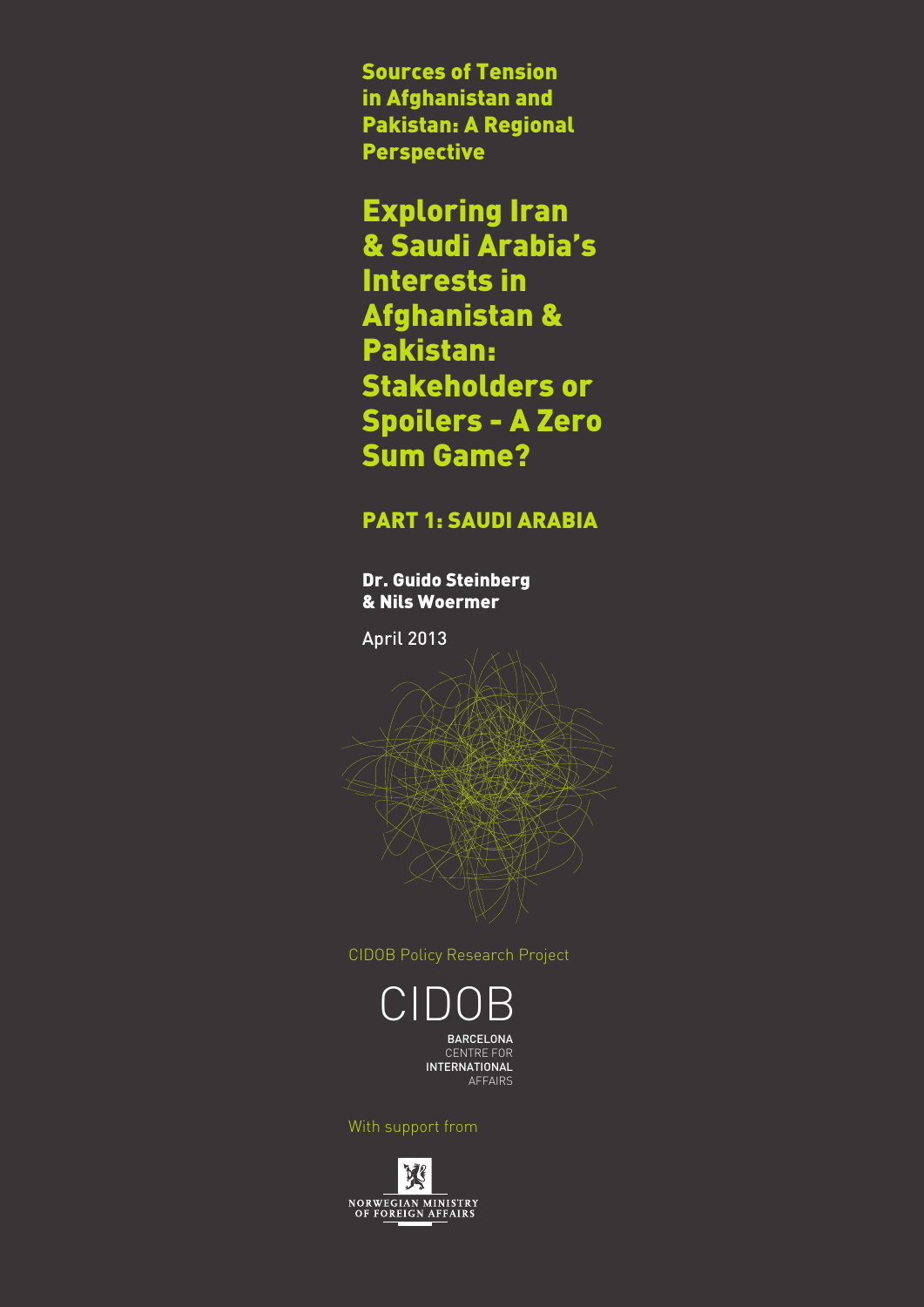## EXPLORING IRAN & SAUDI ARABIA'S INTERESTS IN AFGHANISTAN & PAKISTAN: STAKEHOLDERS OR SPOILERS - A ZERO SUM GAME? PART 1: SAUDI ARABIA

**Dr. Guido Steinberg**

*Senior Associate, SWP Berlin*

### **Nils Woermer**

*Senior Associate, Asia Research Division, SWP Berlin*

*Dr. Steinberg was an Advisor on international terrorism to the Federal Chancellery, Berlin, from 2002-2005; and prior to that, Research Coordinator at the Interdisciplinary Center for Social and Cultural History of the Middle East, Freie Universitat Berlin. He is a specialist in history and politics of the Arab world including the Gulf region, particularly Saudi Arabia, Islamism and Islamist terrorism.* 

*Nils Woermer is a Doctoral Fellow at the Stiftung Wissenschaft und Politik, since 2010. From 2005-2010, he held leadership positions at platoon and company levels in the German Federal Armed Forces. From 2001 - 2005 he was engaged in Political Science and Islamic Studies at the Helmut Schmidt University of the German Federal Armed Forces and the University of Hamburg. His main areas of expertise include international affairs in the Middle East and South Asia, political Islam and terrorism. His current focus is on the Afghanistan policy of Pakistan and Iran as key implicated regional powers.*

## **Introduction. Saudi Arabian Policy Towards Afghanistan & Pakistan**

In the worldview of Saudi Arabian policymakers, Afghanistan and Pakistan lie considerably closer to the Kingdom than a short look at the map would suggest. The coastal regions of the Persian Gulf have long been part of regional trade networks oriented towards South Asia, and relations with cities like Bombay and Karachi have been as close as relations to the Arab countries north and west of the Arabian Peninsula for centuries. As a consequence, the Saudi leadership sees Afghanistan as part of the Kingdom's immediate neighbourhood and has developed a strong interest in the future of the country since the 1980s, when Saudi Arabia feared a continuation of the Soviet advance towards the Arabian Sea and the Persian Gulf. Nevertheless, Afghanistan itself is not the core issue in Saudi Arabia's policy towards the country. It rather derives its importance for Riyadh from the fact that Saudi Arabia's relations with Pakistan and Iran are affected by events in Afghanistan. Pakistan is arguably Saudi Arabia's most important ally after the US, and Iran is seen as the main threat not only to the Saudi regional position in the Middle East and the Persian Gulf, but also to the very survival of the Saudi regime. Both the Pakistani and the Iranian dimensions have gained special importance because key Saudi leaders harbour growing doubts about the US willingness to continue protecting the regime of the House of Saud against regional enemies. As a result, Saudi Arabia supports Pakistan in its Afghan policy and – only partly in coordination with Islamabad – competes with Iran for influence in Afghanistan. Since the North Atlantic Treaty Organisation (NATO) decision to withdraw its troops from Afghan soil by 2014, Saudi Arabia has developed a new sense of urgency in its policy towards the country. Ever since, Riyadh is increasingly pursuing its aim to avoid a new civil war and establish a government of national unity comprising at least parts of the Taliban, keeping Iran out of Kabul and isolating al-Qaida in Pakistan.

This rise in activity has been the most striking characteristic of the latest phase of Saudi Afghan policy, which began in 2008 and 2010, when the Karzai government twice requested Saudi mediation with the rebel fighters – the first time because of the escalation of the insurgency since 2006 and the second time after the US announced its intention to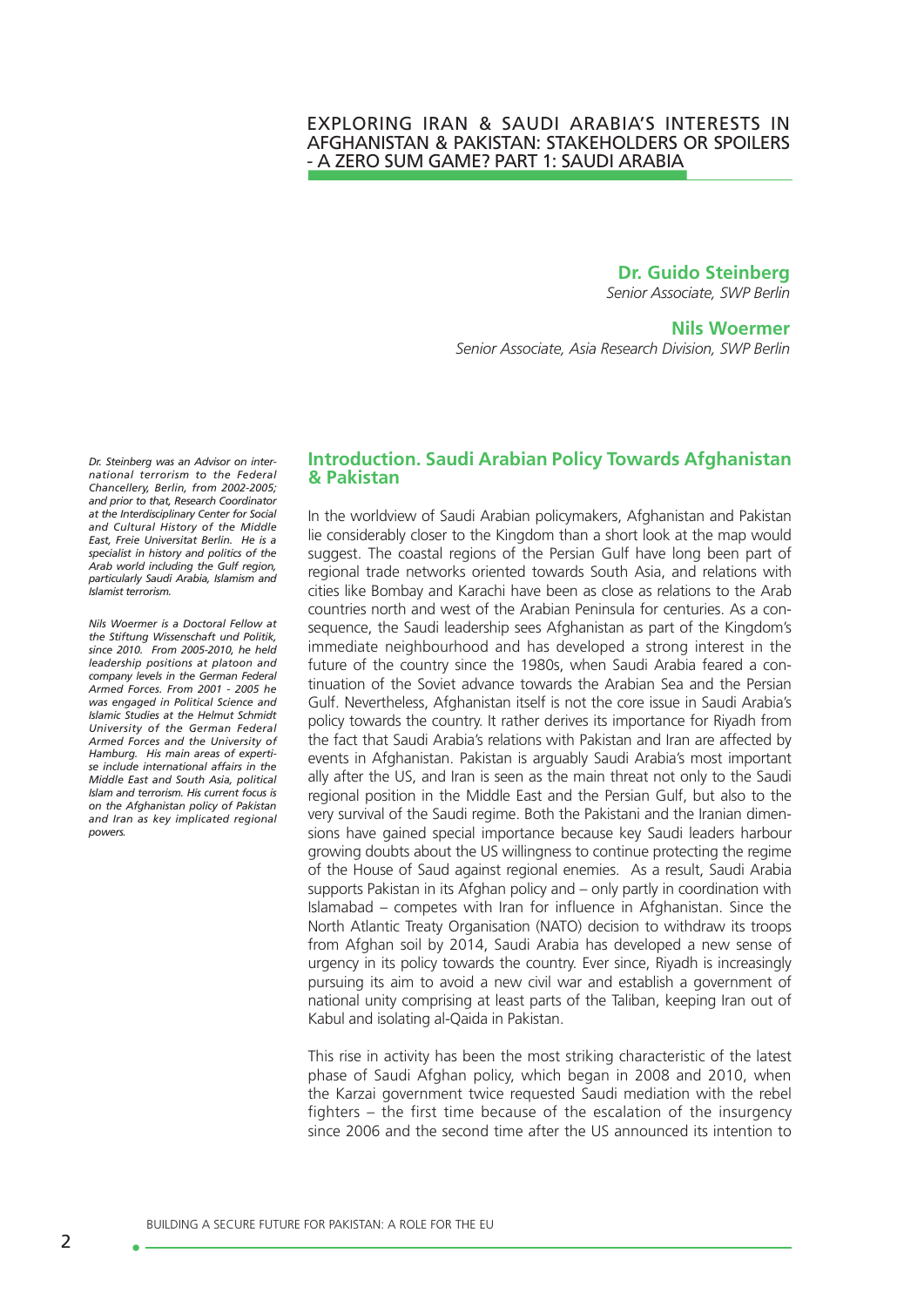withdraw from Afghanistan in 2014. The Saudis' positive reaction was influenced by a palpable growth of Iranian influence in Afghanistan and a more general change in Saudi foreign policy since 2005. Traditionally hesitant to take a leading role in regional affairs except in times of severe crisis, the new King Abdallah decided to counter what he perceived as an Iranian quest for regional hegemony in the Middle East – as evident from its successful efforts to influence politics in Iraq and other countries, its nuclear program, and the aggressive rhetoric of President Ahmadinejad – by adopting a more aggressive stance which was called "activist" or "aggressive policy" (*siyasa hujumiya*) by some Arab media.<sup>1</sup> Saudi efforts to hinder Iran from broadening its influence were first obvious in Lebanon and the Palestinian territories, then in Yemen, then Bahrain and Syria. Recent steps in Kabul must be seen as part of this anti-Iranian policy, which is the primary driving force in Saudi foreign policy today.

This post-2008 phase of Saudi Afghanistan policy follows three earlier phases, which started in 1980, shortly after the Soviet occupation of the country in December 1979. Saudi Arabia became a player in Afghanistan as part of the Washington-Riyadh-Islamabad triangle, which supported the Afghan resistance in its fight against the Soviets. Besides the US, Saudi Arabia became the main financer of the *mujahideen* and from the mid-1980s built its own contacts and client networks among the Afghan opposition. The Saudi involvement did not end in the early 1990s, but it was slightly scaled down and followed a different agenda after the Soviet withdrawal in 1989 and the end of the Najibullah regime in 1992.

In the second phase during the 1990s, Saudi Arabia accepted the Pakistani decision to support the Taliban, partly because it had been deeply disappointed by its own Afghan allies Gulbuddin Hekmatyar and Abdurrasul Sayyaf, who had condoned the Iraqi invasion of Kuwait in August 1990 and condemned the Saudi decision to call American troops for help against Saddam Hussein. Saudi Arabia – besides Pakistan and the United Arab Emirates – became one of only three countries which recognised the Islamic Emirate of Afghanistan as the government of the country and supported the Taliban with money and equipment.

Saudi relations with the Taliban seem to have deteriorated after Mullah Omar did not keep his alleged promise to hand Osama Bin Laden over to the authorities of his home country in 1998. But contacts were only severed after the 9/11 attacks, which would not have been possible without the Taliban allowing al-Qaida to build its headquarters and training camps in Afghanistan. Riyadh now punished the Taliban by quietly supporting the new Afghan government of Hamid Karzai with reconstruction assistance and direct foreign aid and otherwise pursuing a low profile approach in Afghanistan until it mediated two rounds of secret talks in the autumn of 2008 and early 2009. These marked the relaunch of increased activity in Saudi Arabia's policy towards Afghanistan.

In early 2013, there were indications that the new Saudi involvement might lead to escalating competition between Saudi Arabia and Iran in Afghanistan. One such hint was the Afghan government's announcement in October 2012 that Saudi Arabia would have a huge Sunni mosque and Islamic Centre constructed in central Kabul. This move was seen as the Saudi reaction to the Iranian-built *Khatm an-Nabiyin* (the Seal of the Prophets) Mosque and Islamic University, which was opened in

<sup>1.</sup> al-Hayat (London), 27 August 2007.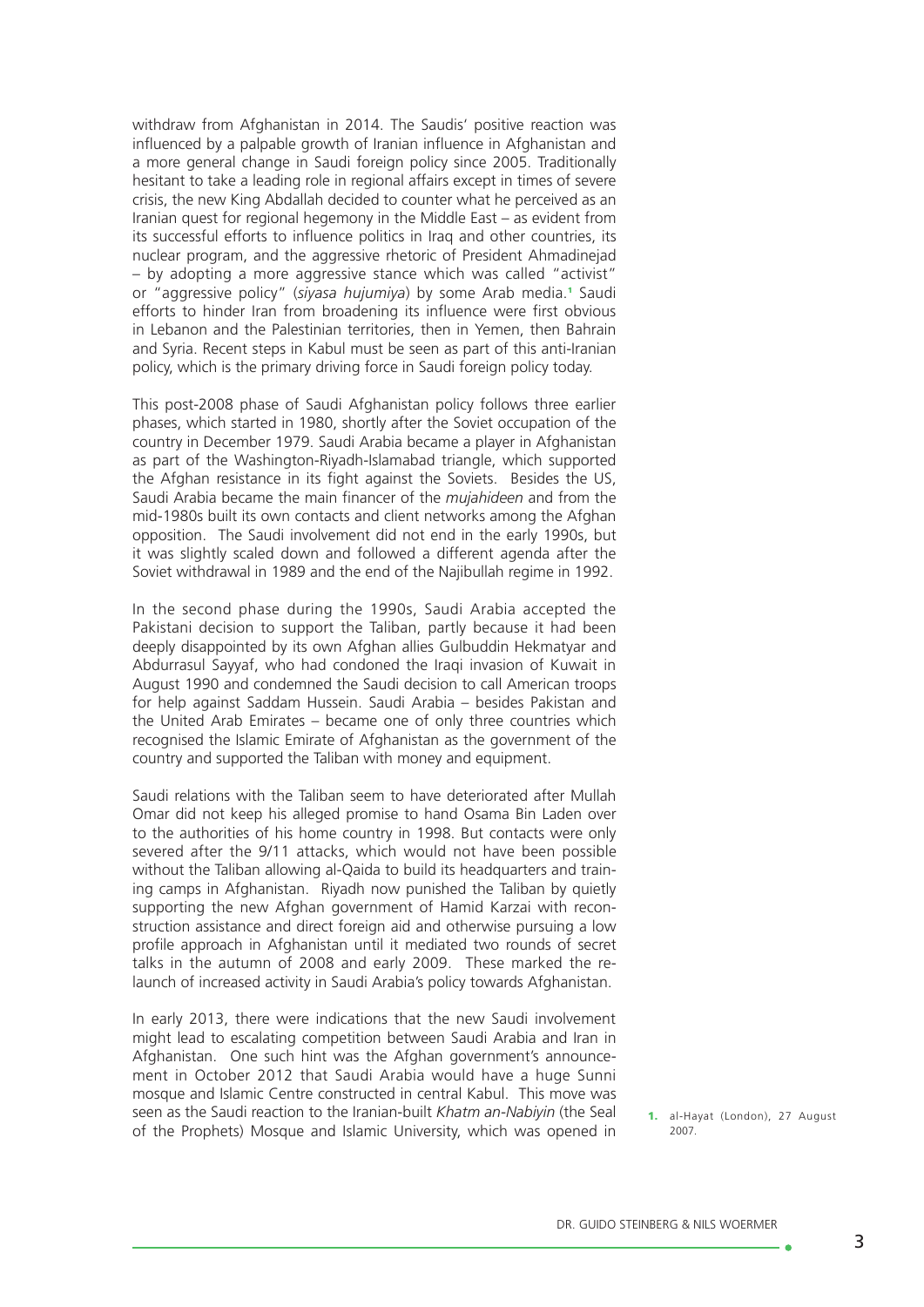2006. Though mainly symbolic steps for the time being, these religiouscultural measures were rightly interpreted as reflecting a new Saudi attitude towards events in Afghanistan.

## **1. Domestic Determinants of Saudi Afghan Policy**

Saudi Arabia is ruled in an authoritarian way by about a dozen or so leading princes, members of the Al Saud dynasty. This influences its policy towards Afghanistan in two main ways. Firstly, all important decisions are taken by a few individuals in an utterly intransparent way, making it difficult even to find out who is responsible for Afghan policy. Secondly, just like for all authoritarian regimes, the ruling family's overriding political interest is to remain in power. Although the Al Saud regime enjoys a certain historical and religious legitimacy and is able to support this by lavish cash handouts to the population, its fear of opposition movements is intense. This holds especially true for the Shi'as in the Eastern Province of the country, who are viewed as a potential Iranian "fifth column" by at least parts of the leadership in Riyadh. As a consequence, the Saudi government tries to prevent an effective mobilisation of Shi'a communities in the Middle East and South Asia to avoid being confronted with a model for the Saudi Shi'as. Afghanistan and Pakistan, where Shi'as represent 20-25 and 15-20 percent of the population, respectively, are two of the countries where the Saudis follow such a policy.

#### **The Decision-Making Process**

Relations with Pakistan and the decision whether to mediate in the Afghan conflict – a question which arose in 2008 and 2010 – are matters decided by an inner circle of power, which most importantly includes the King, who for the last decades has acted as a primus inter pares among his brothers. Today, the 90 year-old King Abdallah still seems to play an important role in the strategic decision-making of Saudi foreign policy. Besides the King, Crown Prince Salman (born 1936) is a part of that circle and has become especially important since November 2011, when he replaced his brother Sultan (1925-2011) as Defense Minister. The Defense Ministry maintains strong relations with Pakistan and has credibly been reported to have financed parts of the Pakistani nuclear program. Furthermore, the Interior Minister Muhammad b. Naif (born 1959) is part of that circle. He is a grandson of Ibn Saud and replaced his father, the long-serving Interior Minister Naif after the latter's death and a short interregnum in November 2012. The Interior Ministry is the main ministry responsible for countering al-Qaida in the country and in neighbouring Yemen and therefore has a strong interest in Pakistan and Afghanistan as well. Foreign Minister Saud al-Faisal, son of the late King Faisal b. Abdalaziz (1906-1975), also plays a role in these decisions, although it is not known to what extent. His deputy Abdalaziz b. Abdallah, a son of the current king, seems to have grown in importance in 2012 against the background of Saud al-Faisal's chronic ill health and disagreements between the latter and the King in at least one important policy matter.<sup>2</sup>

Primary responsibility for the Afghan file rests with the General Intelligence Directorate (GID, sometimes called General Intelligence Presidency), in coordination with the above-mentioned personali-

2. There seems to have been a disagreement between the King and Saud al-Faisal about the enlargement of the Gulf Cooperation Council (GCC) in 2012, with Saud al-Faisal rejecting the inclusion of Jordan and Morocco.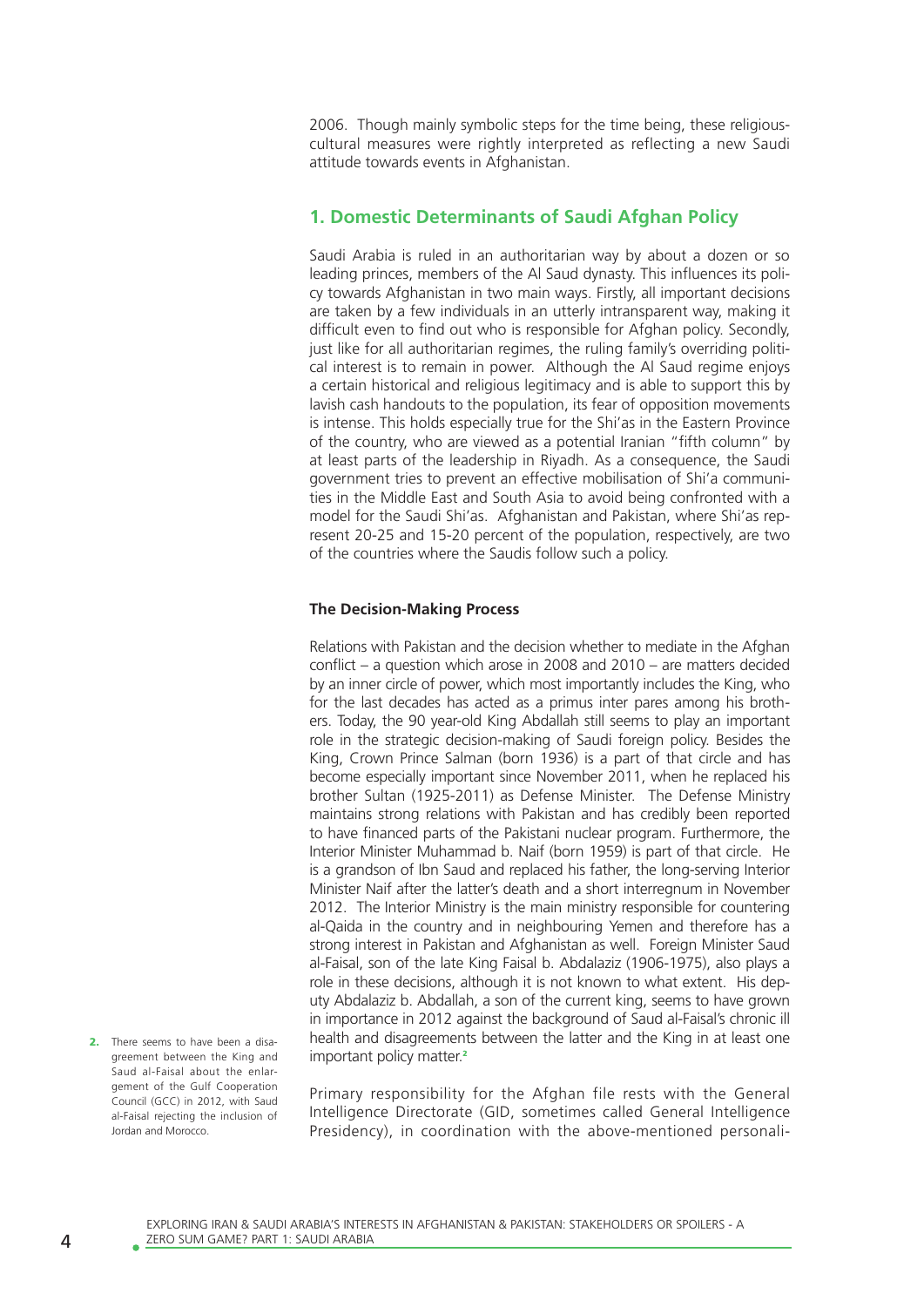ties. This is the outcome of the Afghan war of the 1980s, when the American government supported the Afghan mujahideen against the Soviet occupation of Afghanistan. Early in 1980, the US government approached the Saudis, who took part in the financing of the insurgency and became the third pillar in the Islamabad-Washington-Riyadh triangle managing the support network. As the American effort was managed by the Central Intelligence Agency (CIA), it was only logical that its equivalent Saudi Arabian foreign intelligence service, namely the GID, should take over. As a consequence, the then GID head, Prince Turki al-Faisal (a brother of the current Foreign Minister, born 1945) became responsible for relations with Afghanistan and Pakistan all through his long tenure from 1977 to 2001, and built strong relations with both the US and the Pakistani military and its intelligence service, the Directorate of Interservices Intelligence (ISI). Although the position of the GID has somewhat deteriorated since the departure of Prince Turki, with the Interior Ministry and its General Security Service (*al-Mabahith al-Amma*, GSS), the Saudi domestic intelligence service, dominating the Saudi intelligence scene, it seems to have retained its strong role in Afghan affairs.<sup>3</sup> This became clear when Prince Muqrin b. Abdalaziz, who headed the GID between October 2005 and July 2012, showed that he was clearly in charge of the Afghan file.<sup>4</sup>

As a consequence, the current head of the GID (since July 2012), Bandar b. Sultan Al Saud (born 1949), another of Ibn Saud's grandsons, is likely to become the central figure of Afghan policy in Riyadh in the coming years. It is not totally clear how strong his position in the Saudi government is. His predecessor, Prince Muqrin, is considered a close confidant and key ally of King Abdallah within the ruling family and might become the next Crown Prince, while Bandar belongs to the so-called Sudairis, who have long been considered a competing line, but have lost influence after the deaths of their most important representatives.<sup>5</sup> On face value, however, it seems that Bandar might become an influential GID-head as he also remains in his old office of Secretary-General of the National Security Council (NSC), a post he has filled from October 2005. A question mark remains, however, because the post did not give him much power vis-à-vis the strong Interior and Defense ministries in the past. As a consequence, the NSC did not seem to have much effect in the power structure in Riyadh until 2013.<sup>6</sup> If Bandar prevails, however, it is very likely that Riyadh will look for close cooperation with Washington in its policy towards Afghanistan. Prince Bandar has served as Saudi Arabia's ambassador to the US from 1983 and 2005 and has built a reputation as a leading transatlanticist in the Saudi government. Furthermore, Bandar is considered to be a hardliner concerning Iran and will try his utmost to press his uncles and cousins in the Saudi government to pursue an aggressive proxy strategy against what he perceives as the rise of Iranian influence in the Middle East and South Asia. According to some reports, Bandar has recently emerged as the official coordinating increased assistance to the Syrian rebels.

#### **The Shi'a Question**

Saudi Arabia's foreign policy is heavily influenced by its problems with the Shi'a minority in the Kingdom's Eastern province. As an authoritarian regime, the country's rulers' main interest is securing regime stability and

- 3. On the GIP/GID and its place in the Saudi Arabian intelligence community cp. Anthony Cordesman, Saudi Arabia: National Security in a Troubled Region, Westport, Connecticut 2009, pp. 293-294.
- 4. Muqrin b. Abdalaziz (born in 1943) is the youngest son of Ibn Saud and was named Second Deputy Prime Minister in February 2012. This step was widely interpreted as designating him to become Crown Prince after the death of King Abdallah. On his role and the GID in Riyadh's Afghan policy cp. Christopher Boucek: *Saudi Arabia*, in: Carnegie Endowment for International Peace, Is a regional strategy viable in Afghanistan? Washington D.C. 2010, pp. 45-50 (47).
- **5.** The most important Sudairis were King Fahd (d. 2005), Crown Prince Sultan (d. 2011), and Crown Prince Naif (d. 2012).
- 6. Guido Steinberg, *Saudi-Arabien als Partner deutscher Nahostpolitik*, Berlin: Stiftung Wissenschaft und Politik, Dezember 2008 (SWP-Studie 35/2008), p. 9.

ه -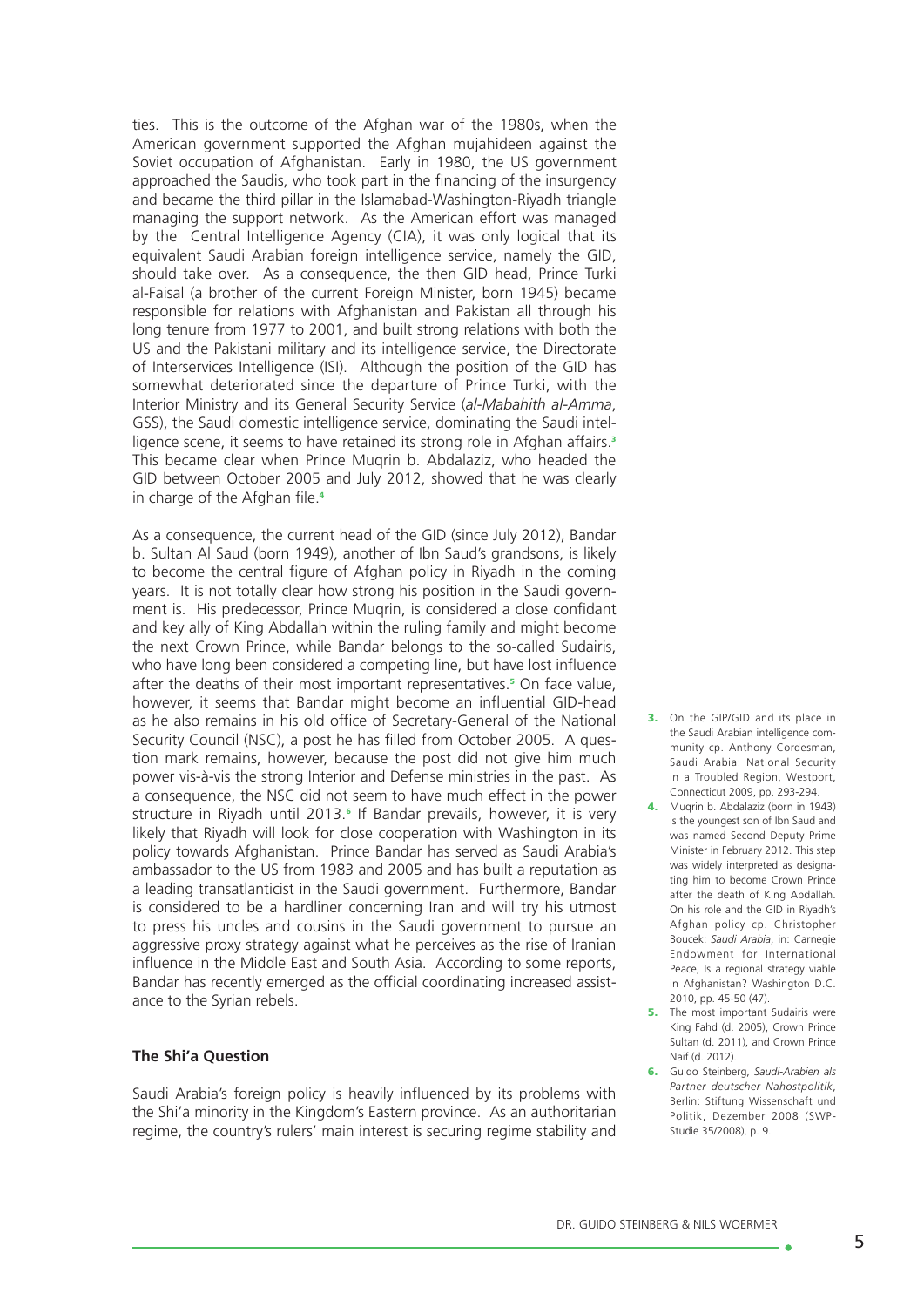all its policies are deeply influenced by this goal and by the latent paranoia resulting from its distrust of at least parts of the Saudi population. From the point of view of the Saudi ruling family, the gravest domestic danger for its future emanates from the Shi'a minority, the majority of whom live in the Eastern region, which is also the seat of the country's oil industry. Most leading members of the Sunni ruling family see the roughly 2 million Shi'as as a potential Iranian fifth column serving as the nucleus of a bridgehead on the western side of the Persian Gulf.

Partly based on the experiences of the 1980s, when Iran indeed instrumentalised (or tried to instrumentalise) Shi'as in the Gulf states to perpetrate terrorist attacks in order to destabilise Bahrain, Kuwait, and Saudi Arabia, the leadership in Riyadh has decided to counter any Iranian effort to establish itself as the protector of Shi'a communities in the Middle East and South Asia. This has had repercussions in Pakistan, where Shi'as represent about 20 percent and in Afghanistan, where the Shi'a Hazara represent 15-20 percent of the population. The Saudi government seems to fear that successful mobilisation of Shi'a minorities might serve as a model both for the Iranians and the Saudi Shi'as. Nevertheless, the view of the Saudi Shi'as as potential Iranian clients is for the time being rooted more in the Saudi leadership`s perception of things than in reality. Since the 1990s, the Saudi Shi'as have taken the conscious decision to remain a local actor and although religious-cultural relations to Iran are obvious, these are much stronger between the Saudi Shi'as and their brethren in the holy cities of southern Iraq, and there is no conclusive evidence of Iranian political influence on them.<sup>7</sup>

The main political representative of the Saudi Shi'as, the Reform Movement (*al-Haraka al-Islahiya* or short *al-Islah* (reform)) led by Shaikh Hasan al-Saffar, has long ago abandoned its formerly close relationship with Iran and has decided to lobby the Saudi government to introduce domestic reforms securing equal rights for Shi'as in the country. Similarly, the pro-Iranian Saudi Hizbullah has always been a small fringe actor and has been dismantled as an organisation since the late 1990s. Although some of its leading personalities are still around in the Eastern Province and its ideology enjoys some support, there is no evidence that it has retained any organisational structure. There is, however, no guarantee that the situation will not change in the coming years. The Saudi authorities vividly remember the Khobar bombings on 26 June 1996, when the Saudi Hizbullah perpetrated an attack on the Khobar Towers, a residential complex of the nearby Dhahran airbase, killing 19 Americans and wounding nearly 400 persons. They especially fear that a nuclear-armed Iran will use its military capabilities as a protective shield and restart its efforts to destabilise Saudi Arabia and the smaller Gulf monarchies. This perception of the Shi'a-Iranian danger has prompted Riyadh to clamp down on any signs of dissent among Shi'as in the Eastern Province and influenced its decision to intervene militarily in Bahrain in March 2011, when Shi'a protesters (Shi'as form a majority of between 50 and 70 percent in Bahrain) demanded greater rights and the local security forces were in danger of losing control of the situation.

7. On this topic in detail cp. Laurence Louer: Transnational Shi'a Politics. Religious and Political Networks in the Gulf: New York: Columbia University Press 2008.

Although the situation in Bahrain has calmed down, there have been near daily clashes between young Shi'a protesters and the security forces in Shi'a areas of the country since 2011. There have also been frequent clashes in Eastern Saudi Arabia. In both cases, more militant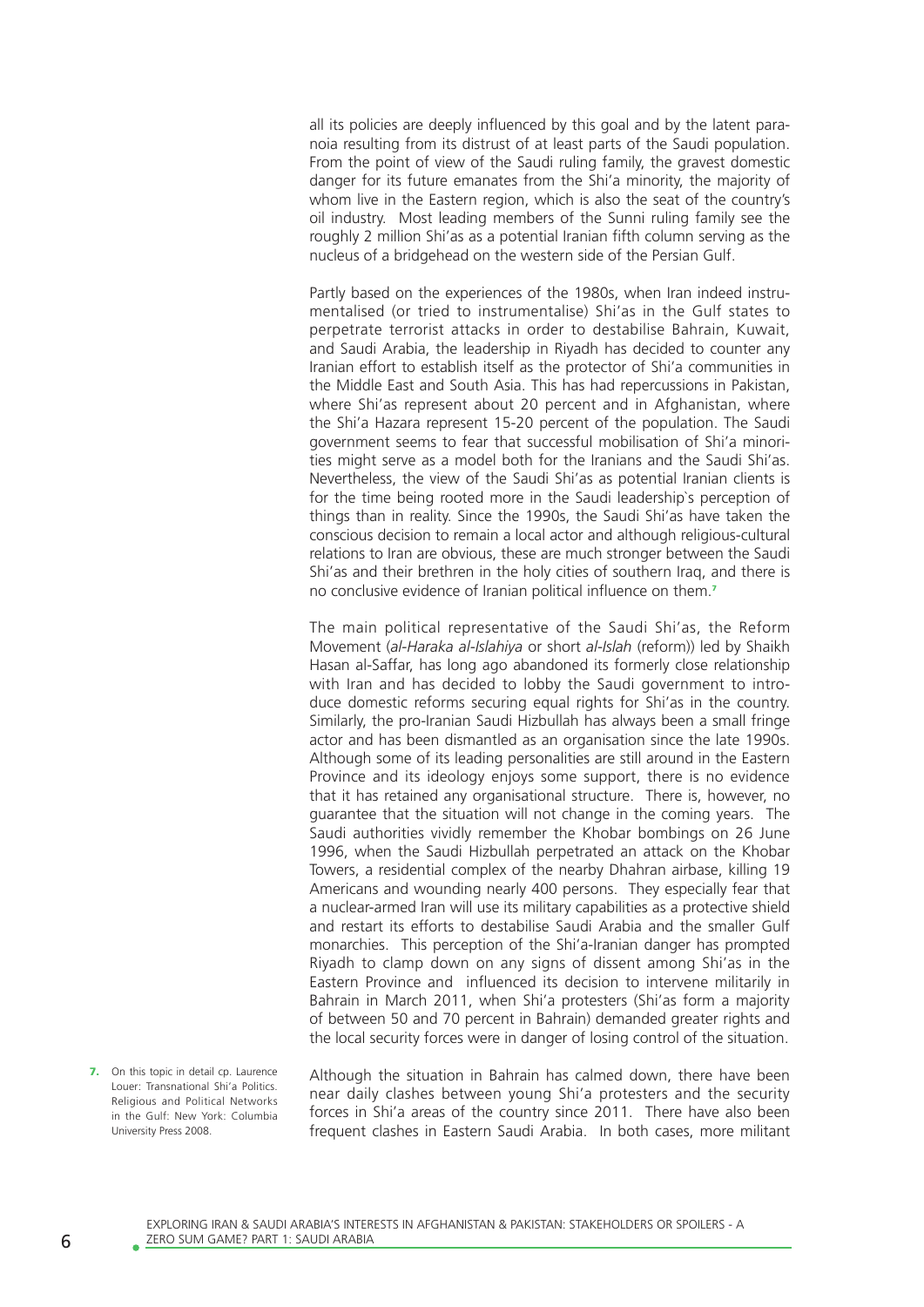youth movements have severely criticised the accommodating stances taken by the established Shi'a parties and movements who have sought to co-operate with the regime, and have taken action by themselves. As the governments of Saudi Arabia and Bahrain stick to their repressive policies, it is possible that these youngsters will look for outside political, financial and logistical assistance and possibly even military hardware, and it is very likely that Iran or allied Iraqi and Lebanese actors will be ready to grant at least some help. In the event of the clashes escalating into major turmoil in the coming years, Saudi Arabia is likely to react not only in its Eastern Province and in Bahrain, but also abroad. Afghanistan and Pakistan are potential battlefields for a strategy in which the Saudis fight Iran by proxy.

## **2. Saudi Arabia & Iran**

The Saudi perception of Iran as the major threat to the Kingdom's security is still shaped by the Islamic Revolution of 1979 and its aftermath. First, the fall of a pro-Western monarchy shocked the Saudi leadership, especially because it had expected the US to come to the Shah's help, which it did not. Secondly, the rise of Shi'a Islamists to power confronted the leadership in Riyadh with an ideological challenge to the very substance of its religious legitimacy. It regarded the Islamic Republic's drive to export the revolution to other Middle Eastern countries as a direct threat to the Kingdom, and interpreted disturbances among the Shi'a minority in the Eastern Province of Saudi Arabia as first evidence of an Iranian design to topple the Saudi monarchy. Ayatollah Khomeini's rhetoric denying the Saudi family's right to rule over the Holy Sites of Mecca and Medina further strengthened this perception among policymakers in Riyadh.

The Saudi fear was not unfounded, as a powerful faction within the Iranian ruling elite supported Saudi Shi'a oppositionists. Under the leadership of Hasan al-Saffar, these founded the Organisation for the Islamic Revolution in the Arabian Peninsula, which aimed at toppling Saudi rule. Furthermore, the Iranians used the yearly pilgrimage to Mecca and Medina to spread anti-Saudi propaganda and foment unrest among the pilgrims. This policy culminated during the pilgrimage season of 1987, when turmoil broke out and about 400 people, among them 275 Iranian pilgrims, were killed during clashes with Saudi security forces.<sup>8</sup> The Saudi government reacted by trying to foster its Islamic credentials, for instance by the Saudi King Fahd adopting the title of Protector of the Two Holy Sites (*Khadim al-Haramain al-Sharifain*) in 1986. Even when the pragmatists around Ali Akbar Hashemi Rafsanjani and Ali Khamenei gained ground from 1987 and especially after Khomeini's death in 1989, the Saudi fear did not abate. This was partly due to continued support for Saudi Shi'a Islamists, although the new leadership in Tehran preferred the more easily controlled Saudi Hizbullah to the group around Hasan al-Saffar, who lost Iranian support already in 1987. Although the small organisation did not pose a major threat to the Saudi state, it perpetrated a major attack with the Khobar bombings on 26 June 1996.

At that time, however, the Saudis had already reacted positively to the Iranian moderation and relations slowly improved. This is possibly why the Saudi government did not want to highlight a possible Iranian

8. Alexei Vassiliev, The History of Saudi Arabia, London 1998, p. 471.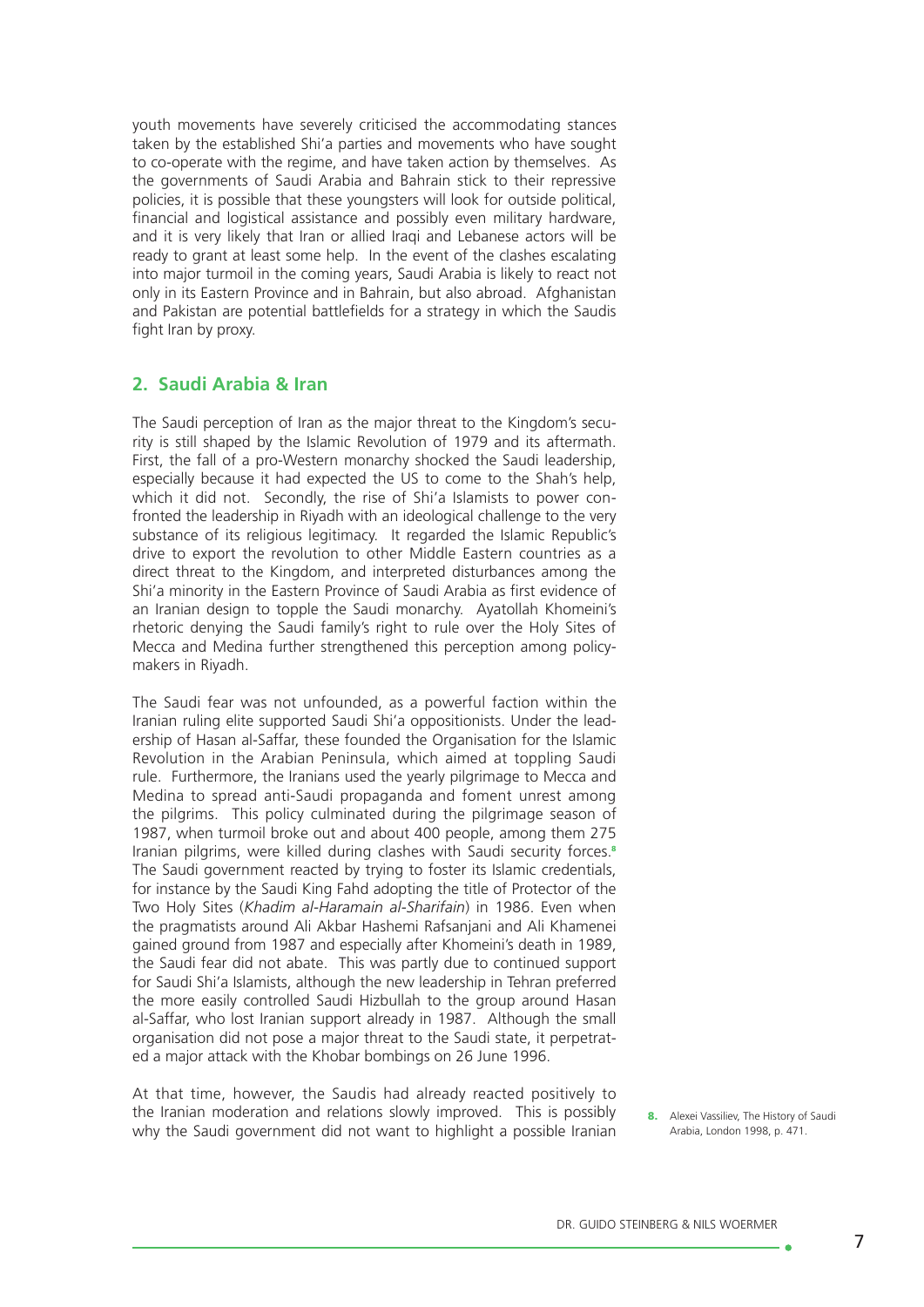role in the attacks on an American target. With the Saudi Crown Prince Abdallah taking over the management of affairs from his ailing brother King Fahd in 1995, and the election of reformer-President Mohammed Khatami in 1997, Saudi-Iranian relations entered a period of détente. Nevertheless, the Saudi government was highly distrustful of Iranian motives and kept in mind that the major decisions on Iranian security policies were taken not by the President, but by the religious leader Khamenei. In fact, there seem to have been two schools of thought among Saudi policymakers in the 1990s and 2000s, which supported different strategies to deal with the Iranian threat. While the "Americanists" under the leadership of the Minister of Defense Prince Sultan and his son and ambassador to Washington Bandar b. Sultan argued for closer cooperation with the US and an aggressively anti-Iranian strategy, the "regionalists" under the leadership of the Crown Prince and Foreign Minister Saud al-Faisal argued for a more independent Saudi policy in the Middle East and increased efforts to deal with regional conflicts by engaging opponents like Iran and Syria.<sup>9</sup>

From 2003 and especially 2005, both positions converged because of an increasing fear of Iranian designs in the Middle East. First and perhaps foremost, the Saudi leadership rejected the American invasion of Iraq, because it assumed that the fall of the regime of Saddam Hussein would lead to either the breakup of the country and a civil war and/or to the emergence of an Iranian-dominated government of Iraqi Shi'as. The fact that the Bush administration did not heed Saudi advice led to a substantial loss of trust on the Saudi side which partly explains why Riyadh chose to adopt a more aggressive anti-Iranian line in the following years. Secondly, in August 2002 news emerged that Iran was conducting a secret nuclear program, which convinced the Saudi leadership that Iran was secretly developing nuclear weapons. Riyadh does not necessarily fear that Iran would use these arms against the Gulf states, but rather suspects that Tehran would try to undermine Gulf security by proxy and would be immune to outside pressure under a nuclear umbrella. This view was further reinforced by the election of President Mahmud Ahmadinejad in August 2005, which finally caused the Saudi détente with Iran to end.

In the following years, Riyadh embarked on a new "activist policy" (*siyasa hujumiya*) in the Middle East, trying to roll back Iranian influence in the region. This first became palpable in the Levant, where Saudi Arabia relied on diplomatic means and financial incentives in order to contain Iran's allies in Lebanon and the Palestinian territories, and tried to convince Syrian President Bashar al-Asad to give up his alliance with Iran. Subsequently, and in neighbouring countries like Yemen and Bahrain, Saudi policy became more aggressive. Most importantly, Saudi-Arabia's military intervened in the Yemeni civil war in the north of the country in November 2009. Since 2004, the Huthi movement of Zaidi rebels had successfully beaten back several government offensives and threatened to build a quasi-independent state. The Zaidis are a Shi'a sect and Riyadh suspected Iranian involvement, prompting the Saudi leadership to start a short campaign against the insurgents. Similarly, when the Arab Spring reached Bahrain in March 2011 and security forces seemed to lose control over protests dominated by the Shi'a majority in the small island, Saudi Arabia sent troops to the island kingdom. Riyadh's foray into Afghan affairs since 2008 is a part of this larger regional policy.

9. Guido Steinberg, Saudi Arabien als Partner deutscher Nahostpolitik, p. 28.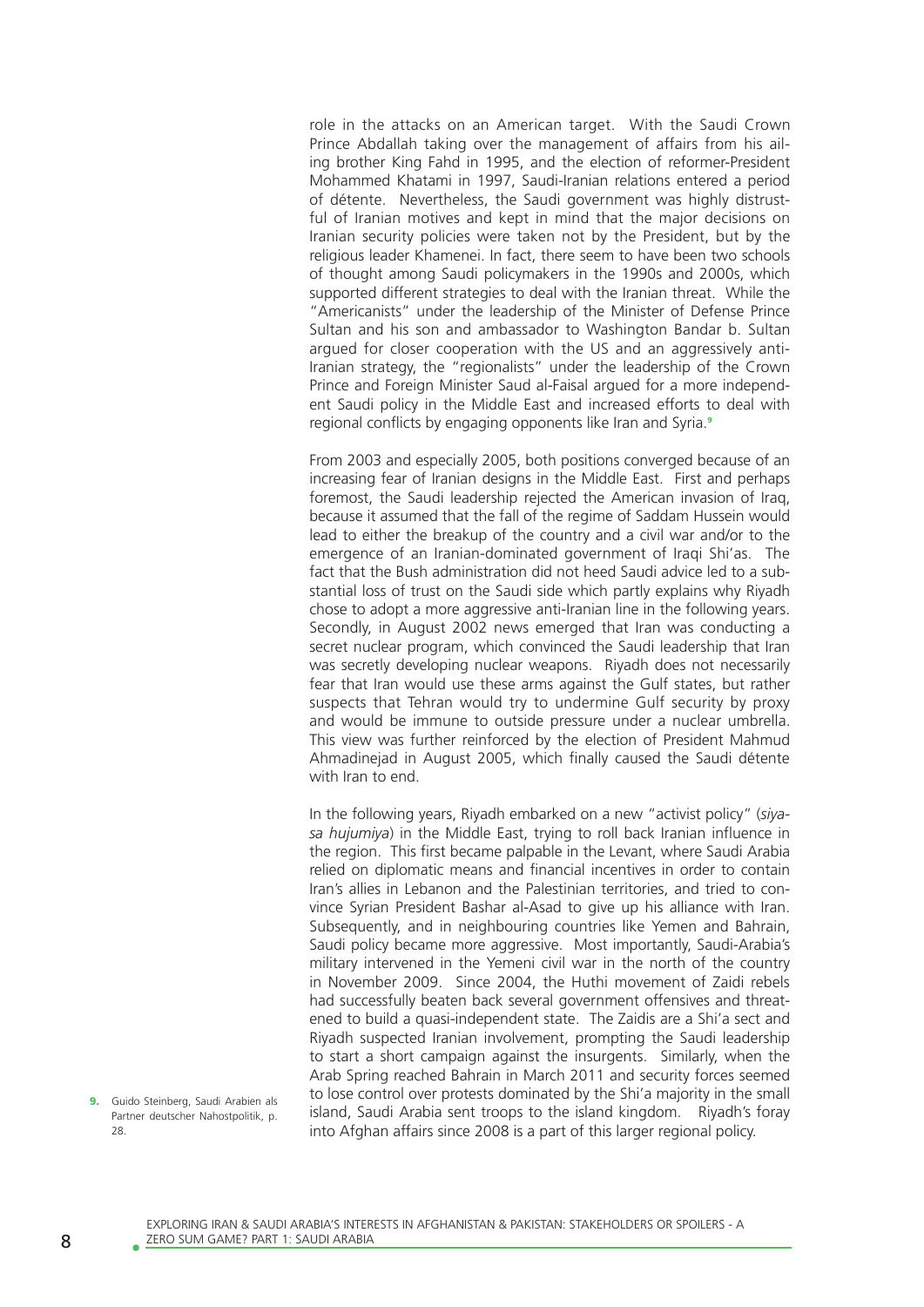## **3. Saudi Arabia & Pakistan**

Pakistan is Saudi Arabia's most important ally after the United States. Both countries complement each other's strengths and weaknesses, with Saudi Arabia being financially strong but with a small population and a weak military, while Pakistan enjoys the advantage of its strong military and huge population of more than 180 million people. Cultural issues play a role as well, with Pakistan looking at Saudi Arabia as the cradle of Islam and an important champion of Islamic causes worldwide, while the Saudis admire Pakistan as the second-biggest Muslim nation worldwide and the only one possessing nuclear arms. For the Saudi government, the security dimension is paramount and as a consequence the Pakistani military – which controls the foreign and security policies of the country – is its main interlocutor in Islamabad. Besides, Saudi Arabia has built strong relations with some civilian politicians like the former Prime Minister Nawaz Sharif, who has lived in exile in Saudi Arabia since 2000 but has sometimes tried to make a comeback. Relations with the current President Asif Zardari are strained, however, because many Saudi politicians see him as too friendly to the Iranians.<sup>10</sup> Pakistan for its part is mainly interested in Saudi Arabia's oil riches. The country receives several hundred million US-Dollars of direct aid and oil products every year besides development assistance through the Saudi Fund for Development and investments by public and private sources. Furthermore, it profits enormously from the remittances of the one million or so Pakistani expatriates working in the Kingdom.

Relations between the two countries greatly improved during the time of King Faisal (1964-1975), who tried to counter the rise of Arab nationalism and the challenge posed by Nasser's Egypt by developing Islamic internationalism and a strong alliance with Pakistan. Besides creating Pakistani-Saudi political, cultural, and religious bonds through institutions like the Muslim World League (founded in 1962) and the Organisation of the Islamic Conference (founded in 1969), the bilateral relationship was shaped by strong military cooperation. In the 1970s and 1980s, Islamabad readily sent Pakistani soldiers to staff parts of the Saudi military. Pakistani pilots are reported to have flown Saudi military aircraft as early as the late 1960s, but there were also other larger units serving in Saudi Arabia in those years. By employing non-Saudi troops, Riyadh tried to compensate for the lack of an adequate professional Saudi military and preferred Pakistanis because they were Muslims – making it easier for the conservative Saudi population to accept the presence of foreign troops.

The Saudi-Pakistani alliance gained a new impetus after the Islamic Revolution in Iran 1979, when a regional cold war developed, during which Saudi-funded anti-Shi'a terrorist groups began targeting Shi'as in Pakistan and Iranian-funded Shi'a groups responded in kind. Saudi support for the (Sunni) Afghan insurgents was a part of this policy. Although the Pakistani leadership did not share the anti-Iranian motives of the Saudis and mainly aimed at gaining control over what it considered its strategic hinterland in its conflict with India, the cooperation in funding and arming the Afghan *mujahideen* gave the Saudi-Pakistani leadership a new depth. From 1980, the Saudi GID provided funds, the American CIA funds and weapons, and the Pakistanis channeled these to their clients among the Afghan insurgency. From the mid-1980s, both the US and the Saudis attempted to build their own contacts with Afghan groups, but these always remained limited if compared to the Pakistani

10. US-Embassy Riyadh, Pakistani Relations with Saudis "Strained", Oct 16, 2008, http://www. cablegatesearch.net/cable. php?id=08RIYADH1541&q=zardari, accessed Mar 12, 2013.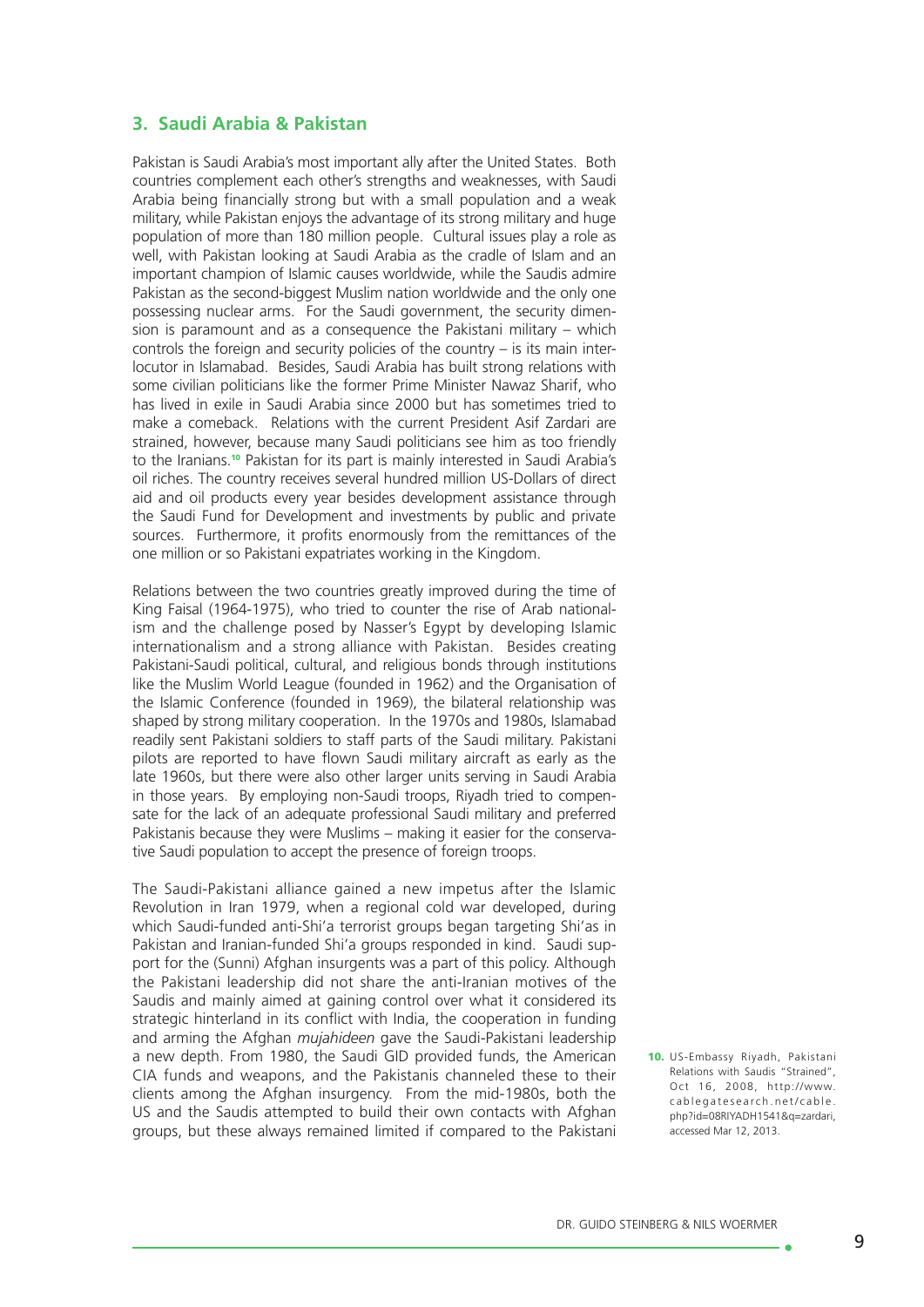effort. The Saudis in particular were a junior partner in the control of the Afghan war against the Soviets.

This did not change in the 1990s, when Pakistan supported the Taliban in their quest to wrest control of Afghanistan from the warring *mujahideen* factions. Saudi Arabia followed suit and became the only country besides Pakistan and the United Arab Emirates to recognise the Islamic Emirate Afghanistan as a state. This policy only ended in 1998, when it became clear that the Taliban had not kept their alleged promise to GID-head Turki b. Faisal Al Saud that Bin Laden would not be allowed to plan and organise terrorist attacks from Afghan soil. This did not, however, affect the Saudi-Pakistani relationship. Although it soon became clear that Pakistan was not a partner of Western efforts to stabilise Afghanistan, but rather played a double game, supporting the Taliban, Gulbuddin Hekmatyar and the Haqqani network, and thereby – at least indirectly – Arab groups like al-Qaida, and thereby countered Saudi efforts to contain the jihadists, Saudi policy towards Islamabad did not change.

Perhaps the most important aspect of the Saudi-Pakistani military alliance has been the nuclear sector. Since the second half of the 1990s, there has been constant speculation about a possible cooperation in this field. According to numerous press reports, the Saudi Defense Ministry financed parts of the Pakistani nuclear program from the 1980s. In return, so the story goes, the Saudis expect Pakistani help in the case of Iran developing nuclear arms. This help might involve a more formal alliance, effectively guaranteeing Saudi security against Iran or the opportunity to buy or lease nuclear warheads from Pakistan to deter a nuclear-armed Iran.11 Although it is quite obvious that the Saudis expect something in return for their generous financial help to Pakistan in recent decades, there is no concrete information as to what that might mean in detail and whether the Pakistanis are ready to deliver.

## **4. Saudi Arabian Afghanistan Policy**

After the 11 September 2001 attacks in New York and Washington, the Saudi government fully supported the American war against the Taliban and furthermore helped convince the Pakistani leadership to cooperate with the US. Its post-2001 policy towards Afghanistan reflects the Kingdom's experiences during the anti-Soviet jihad of the 1980s, the civil war of the 1990s and the Taliban's refusal to hand over Bin Laden. At various levels, close ties between Saudi and Afghan governmental, religious and private actors going back to these times still persist. But although the defeat of the Soviet Union was partly due to Saudi efforts, the successes of Riyadh's Afghan policy ever since have been substantially less impressive. At crucial moments, Saudi Arabia's key proxies among the Afghan factions and main receivers of financial aid, like Abdurrasul Sayyaf's *Ittehad-e Islami*, Gulbuddin Hekmatyar's *Hezb-e Islami* and later the Taliban, betrayed their benefactors instead of serving the Kingdom's regional policy. As a result, the Saudi government started to support the new government of President Hamid Karzai economically and diplomatically from early 2002 onwards. This sometimes generous support could not hide Riyadh's loss of interest in Afghan affairs, which was only revived in 2008.

11. The International Institute for Strategic Studies (IISS): Nuclear Programmes in the Middle East. In the Shadow of Iran, IISS Strategic Dossier, London 2008, pp. 43-44.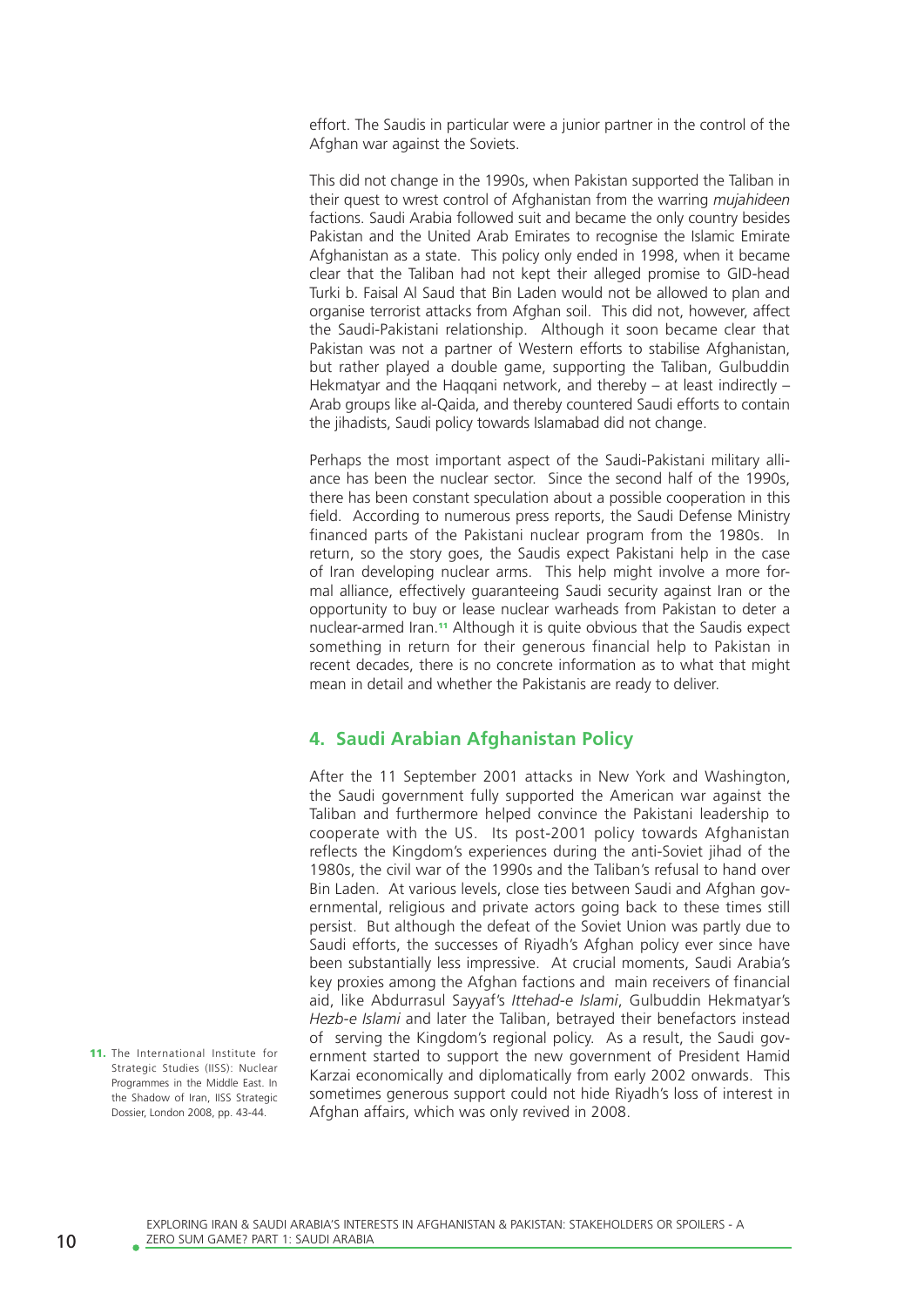Although some Afghan politicians including President Karzai repeatedly requested that the Saudi government play such a role, the latter's mediation efforts in 2008 and 2009 met with widespread distrust among Afghans, who regard Saudi-Arabia as a party that interferes in the Afghan conflict rather than a disinterested mediator. Thus, the Saudi role as peace broker or intermediary is not very likely to bring about success. Distrust of Saudi designs is strong among both main camps in the country. The non-Pashtun and particularly Shi'a groups that constituted the former anti-Taliban Northern Alliance are extremely suspicious of Saudi political initiatives in Afghanistan, and some of them completely reject any Saudi involvement in a possible political settlement of the conflict. This attitude is exactly in line with the policy of Iran - Saudi-Arabia's fiercest opponent in Afghanistan and beyond. Even parts of the Taliban supposedly reject a possible mediating role by Saudi Arabia as they regard the country's policy after 2001 as an outright betrayal, after they had received Saudi support until 1998.

#### **Saudi Arabia's Afghan Legacy: The Jihad of the 1980s**

Following the Soviet invasion of Afghanistan in December 1979, Saudi-Arabia alongside Pakistan and the United States became the most important supporter of the Afghan mujahideen's anti-Soviet jihad. The three countries focused on seven Sunni mujahideen political-military organisations (*tanzeem, pl. tanzeemha*), which they formed as instruments to pursue their policy goals in Afghanistan and beyond. The Saudi policy towards Afghanistan during the 1980s was mainly driven by three factors: After the 1979 Islamic Revolution in Iran and the seizure of the Grand Mosque in Mecca by Islamist militants in November 1979, the Saudi monarchy grasped the opportunity to polish its image of defending Islam by supporting the anti-Soviet jihad in Afghanistan. Hereby, they (a) repaired relations with the clergy and appeased the religious establishment on their home front. (b) contained their main ideological rival, Iran, which was supporting the Shi'a bloc within the Afghan mujahideen resistance, and (c) strengthened the relationship with their main global ally (the US) and their key regional partner (Pakistan).

When orchestrating their support for the Afghan resistance, the United States, Pakistan and Saudi-Arabia developed a clear division of work. Under the aegis of Pakistan's main intelligence agency, the ISI (Directorate of Interservices Intelligence), the *tanzeemha* were allowed to establish their headquarters in the Pakistani city of Peshawar, which is why they are often referred to as the Peshawar Parties or Peshawar Seven.12 The role of the ISI was to control the Peshawar Parties and to distribute money, weapons and equipment that were mainly provided by the United States and Saudi-Arabia. Pakistan also supported the Peshawar Parties in creating military and logistical structures, running training camps, recruiting fighters and launching propaganda campaigns. In addition, operatives of the ISI were active inside Afghanistan in order to support the planning process for military operations and to observe and evaluate the execution of the mujahideen's actions.<sup>13</sup>

. a

<sup>12.</sup> Conrad Schetter, Ethnizität und ethnische Konflikte in Afghanistan, Berlin 2003, pp. 224-241.

<sup>13.</sup> Steve Coll, Ghost Wars: The Secret History of the CIA, Afghanistan, and bin Laden, from the Soviet Invasion to September 10, 2001, New York et al. 2004, pp. 63-65.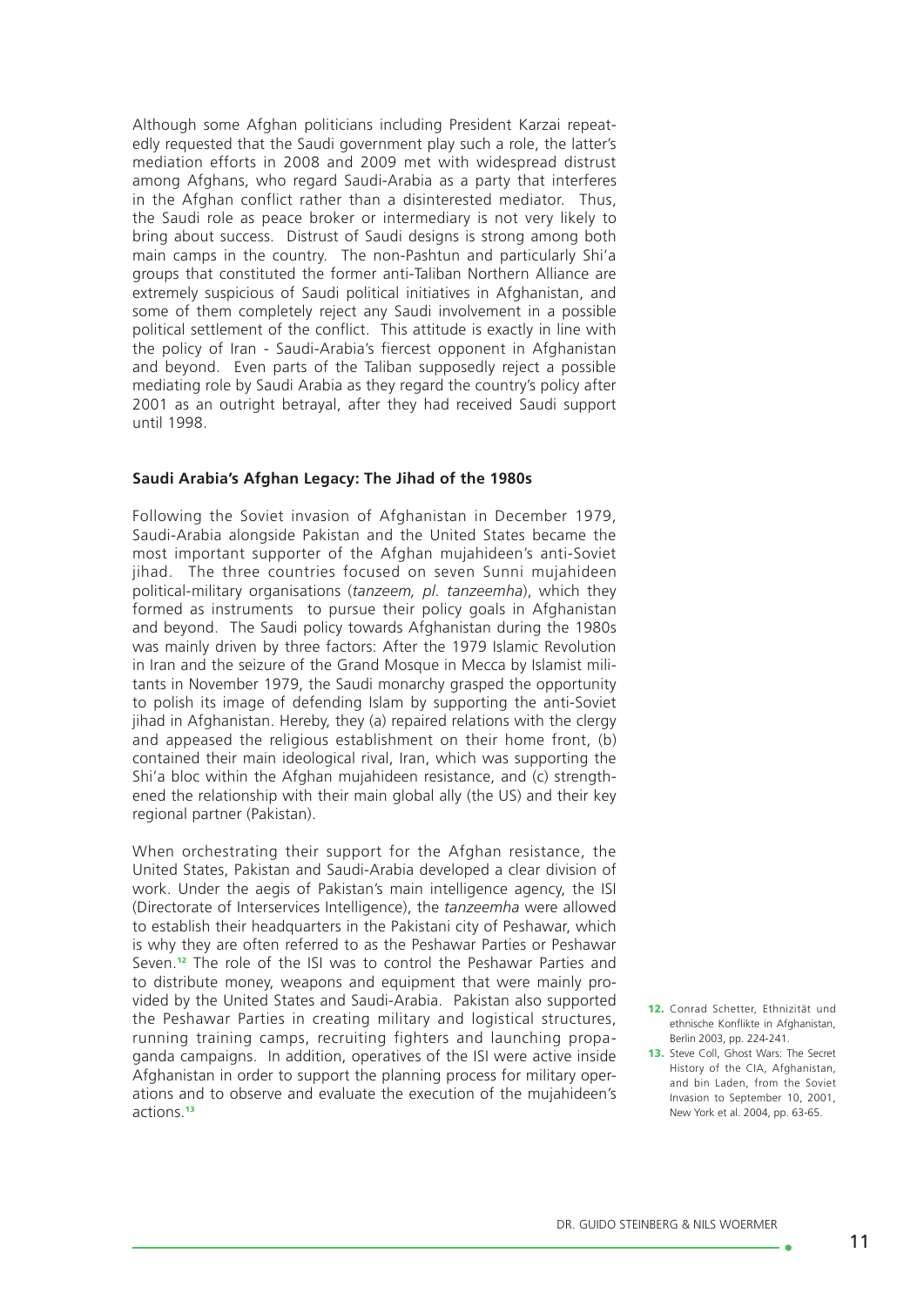Contrary to Pakistan's on-the-ground involvement, the United States and Saudi-Arabia acted mainly behind the scenes. However, their commitment was the pre-condition and framework for Pakistan's Afghan policy of the 1980s. The United States Central Intelligence Agency (CIA) ran a secret program (Operation Cyclone) to finance, arm and equip the Afghan mujahideen. Saudi-Arabia committed itself to match every single US dollar with an Arab dollar, so that both countries officially spent about 4 billion dollars each. The official financial aid provided by the Saudi government was distributed by the General Intelligence Directorate (GID) and its principal, Prince Turki al-Faisal. The bulk of the official Saudi payments went to the CIA's secret program and was used for arms purchases. The remainder was distributed as direct cash payments among the leaders of the Peshawar Parties and influential clerics, politicians and commanders by Prince Turki and the Saudi embassy in Islamabad.14 The second pillar of Saudi-Arabia's financial contribution to the Afghan jihad were unofficial or private donations that were estimated to be even higher in total than the official payments. These donations came from a vast number of religious charities, mosques (that facilitated charity collections) and private individuals like businessmen or members of the royal family.<sup>15</sup>

Out of the Peshawar Parties the strictly fundamentalist, Wahhabiprone *Ittehad-e Islami bara-ye Azadi-ye Afghanistan* (Islamic Union for the Freedom of Afghanistan), led by Abdurrasul Sayyaf, and the militant Islamist *Hezb-e Islami-ye Afghanistan* (Islamic Party of Afghanistan), under the leadership of Gulbuddin Hekmatyar, emerged as the key clients of the Kingdom's Afghan policy and received the bulk of the direct official donations. However, during the period following the Soviet Union's withdrawal from Afghanistan in early 1989, relations between Riyadh and both Sayyaf and Hekmatyar became tense. The party leaders heavily opposed a small Wahhabi Emirate that existed in Afghanistan's northeastern Konar province under the leadership of Maulawi Jamil ur-Rahman from 1990 to 1991. The case of the Wahhabi emirate was one of only very few occasions when the Kingdom developed an initiative of its own and acted unilaterally (and not in concert with Pakistan) by supporting the emerging mini-state. The destruction of the Wahhabi Emirate and the assassination of Jamil ur-Rahman by *Hezb-e Islami* forces with the consent of Pakistan's ISI strained Saudi-Pakistani bilateral relations and caused deep irritation in Riyadh with regard to the Afghan allies.<sup>16</sup> Saudi aggravation was further enhanced when both Sayyaf and Hekmatyar openly sided with the Iraqi dictator Saddam Hussein during the 1990/91 Kuwait war – again illustrating the difficulties of ensuring that proxies actually act in the sponsor's interests. The Saudis had to learn the hard way that financing a group does not necessarily lead to control over its actions.

**Proxy Warfare During the 1990s** 

In spite of this betrayal, Saudi Arabia banked on *Ittehad* and *Hezb-e Islami* in the internal mujahideen power struggle after the fall of the communist regime in Kabul in April 1992. But the kingdom failed to forge a strong Sunni Islamist alliance capable of sidelining the key Iranian proxy, the Hazara Unity Party (*Hezb-e Wahdat*). Between 1992 and 1995 Pakistan and Saudi Arabia witnessed their preferred Afghan

- 14. Peter Tomsen, The Wars of Afghanistan: Messianic Terrorism, Tribal Conflicts, and the Failures of Great Powers, New York 2011, pp. 196-198. 15. Steve Coll, Ghost Wars: The Secret
- History of the CIA, Afghanistan, and bin Laden, from the Soviet Invasion to September 10, 2001, New York et al. 2004, p. 296.
- 16. On the Wahhabi emirate cp. Peter Tomsen, The Wars of Afghanistan: Messianic Terrorism, Tribal Conflicts, and the Failures of Great Powers, New York 2011, p. 367.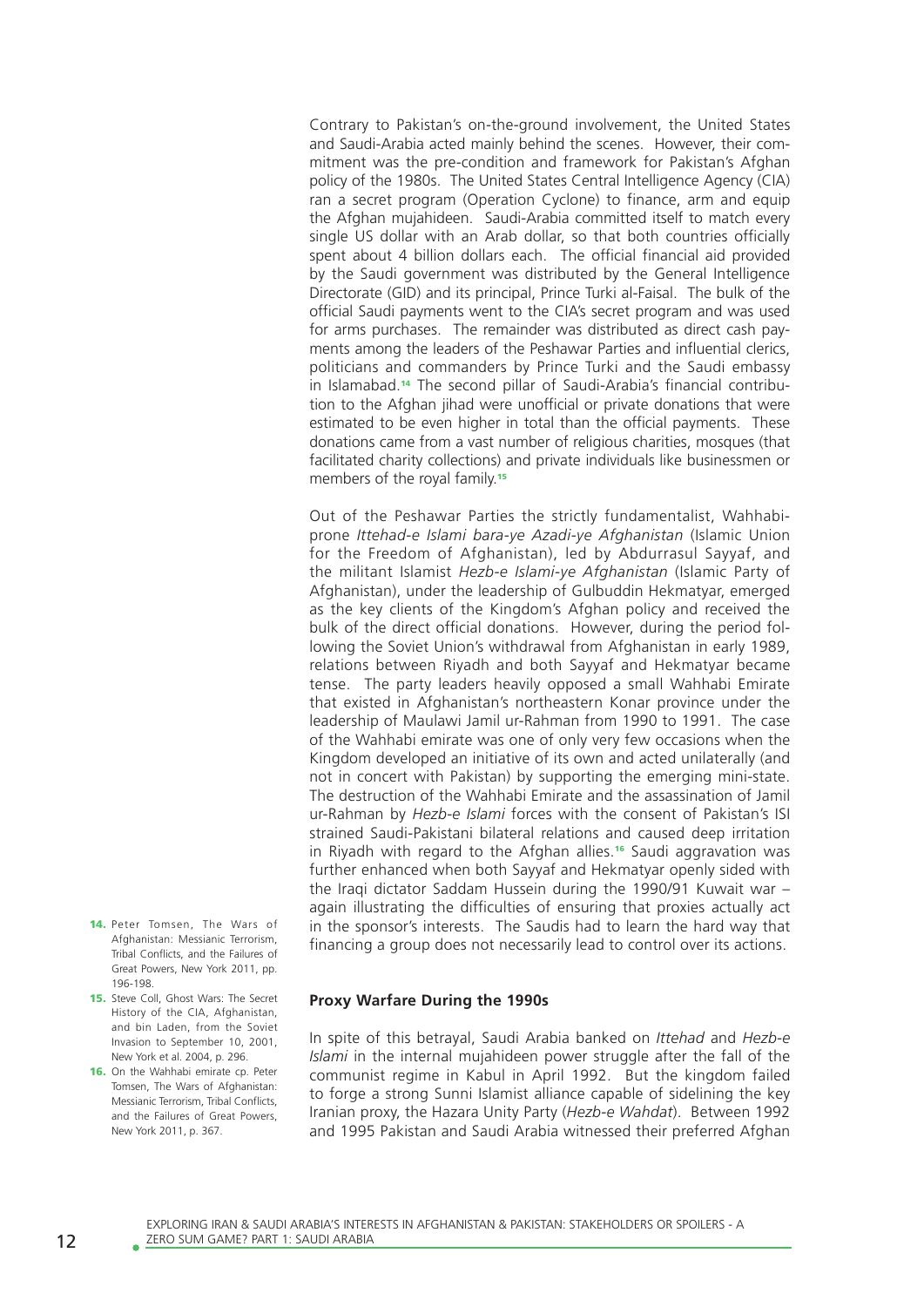allies *Hezb-e Islami* and *Ittehad* battling each other in opposing alliances, with neither of them able to prevail. When Pakistan slowly shifted its focus and support to the newly emerging Taliban movement and thereby tried to overcome the deadlocked situation in Afghanistan, Saudi Arabia soon followed and evolved into one of the Taliban's most important allies by the mid-1990s. The support for Mulla Omar's movement culminated when Saudi Arabia granted official recognition to the Taliban government after its forces captured Kabul in September 1996. Nevertheless, in 1998 Saudi-Taliban relations deteriorated considerably due to the Bin Laden issue. Apparently, Mulla Omar at first promised the extradition of the al-Qaida leader when this was requested by Prince Turki al-Faisal during a visit to Kandahar in June 1998. However, when the latter approached Mulla Omar again in September 1998, after the al-Qaida bombings of the US embassies in Kenya and Tanzania and the US retaliatory strikes against training camps in Afghanistan, the Taliban leader backed up Bin Laden.<sup>17</sup> As a result, the Kingdom cut off its official financial help to the Taliban, closed its embassy and consulates in Afghanistan and expelled the representatives of the Taliban from Saudi Arabia. The financial support of private and religious Saudi entities and individuals continued, though, as it did throughout the following phase of the Afghan conflict post 2001.

#### **Realignment & Unassertive Engagement: Saudi Arabia's Post-2001 Afghan Policy**

Immediately after the 9/11 terror attacks Saudi-Arabia assured the Bush Administration that it would diplomatically back any action taken by the US including retaliatory strikes and cooperate in the fight against terrorism without restrictions. The Saudi clergy condemned the terror attacks and clearly distanced itself from the ideology of the perpetrators.<sup>18</sup>

After the Afghan interim government under President Karzai had taken office in late December 2001, the new Afghan leader chose Saudi Arabia for his first state visit in January 2002 and met with Saudi King Fahd and Crown Prince Abdullah. The meetings marked the revival of Saudi-Afghan bilateral relations and the beginning of a prolonged and substantial contribution by the Kingdom to international reconstruction efforts in war-shattered Afghanistan.

The Saudi government transfers the implementation of aid and reconstruction projects to a number of Saudi aid organisations, charities and private companies that often do not report their investments to either the databases of the Afghan Ministry of Finance, the United Nations Development Program (UNDP) or the World Bank. Thus, there is a gap between the official Saudi pledges (which according to an official Saudi statement amounted to about \$429 million between 2001 and mid-201019) and the disbursement figures of the above-mentioned organisations, which are lower. As a consequence, whereas Saudi projects can be found all over the country, it is hard to assess whether the Saudi state, a private or a religious entity is the donor. The focus of Saudi aid efforts has been the reconstruction of infrastructure (for example the Kabul-Kandahar-Herat highway), the building of hospitals, and humanitarian support for Afghan refugees in Pakistan and returnees from there to their home country. In 2010, the Saudi gov-

- 17. Lawrence Wright, The Looming Towers: Al-Qaeda and the Road to 9/11. New York 2006, p. 244. In addition cf. Interview with Prince Turki al-Faisal, Der Spiegel, http://www. spiegel.de/international/spiegel/ spiegel-interview-and-then-mullahomar-screamed-at-me-a-289592. html, accessed March 12, 2013.
- 18. *Taieb Mahjoub, Saudi Arabia lines up with US in fight against terrorism*, Agence France Press, 18 September 2001.
- 19. Royal Embassy of Saudi Arabia, Washington, July 1, 2010. http:// www.saudiembassy.net/announcement/announcement08051001. aspx, accessed March 12, 2013.

ه -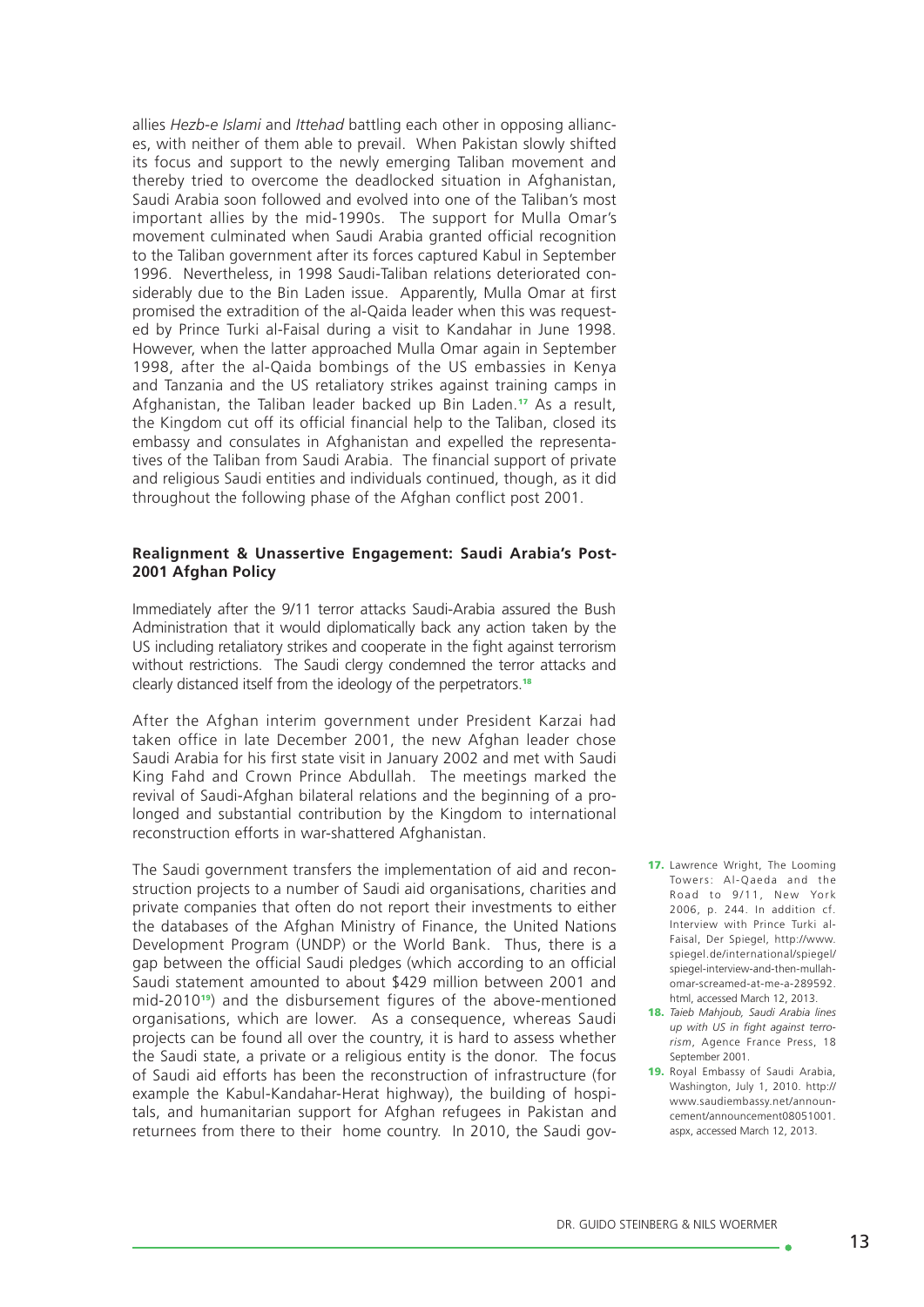ernment directly supported the Afghan Ministry of Education with \$ 24 million in order to improve educational infrastructure. By far the biggest move in the cultural and educational sector caught the limelight on 29 October 2012 when the Afghan government announced that Saudi Arabia would build an Islamic complex including a mosque (for up to 15.000 worshippers) and a madrassa (for about 5.000 students) on top of Maranjan hill close to the city centre of Kabul. The hilltop complex will cost about \$ 100 million and is due to be completed by 2016. The project is being thought of as an ideological counter-initiative to the Iranian funded *Khatm an-Nabiyin* mosque and religious seminary that was completed in 2006.<sup>20</sup>

The Kingdom's Afghan policy is complicated by the financial nexus between private persons and religious entities in the Persian Gulf and key actors of the current Afghan insurgency. Fundraisers for the Taliban and Haqqani Network are believed to extensively exploit networks and use old mechanisms dating back to the times of Saudi cooperation with mujahideen and Taliban functionaries. The fundraising of the Taliban and Haqqani network in the Persian Gulf (mainly in Saudi Arabia, the United Arab Emirates, Qatar and Kuwait) is widely believed to be one of the main pillars (beside drug trafficking) of the organisations' budgets. This is why one of the key propaganda instruments of the Taliban, the monthly online magazine *al-Sumud* (literally, steadfastness), is exclusively published in Arabic.<sup>21</sup> *Al-Sumud* aims at attracting and appeasing wealthy donors in Arab countries.

Since 2008, politicians and academics have highlighted the possible role of Saudi Arabia as a peace broker. At the request of the Afghan government, the Saudi side facilitated the first initiative that lead to direct high-level contacts between the Karzai government, the Taliban and the militant wing of the *Hezb-e Islami*. Two rounds of talks were held in Saudi Arabia in September 2008 and February 2009. Both gatherings discussed possibilities for a power sharing agreement in Afghanistan, whereas the Saudi government apparently offered sanctuary for the senior leadership of the Taliban and *Hezb-e Islami* in case a political resolution of the conflict was about to be reached. However, the Saudi government made its core concern - that the Taliban openly distance itself from al-Qaida – a precondition for any future engagement in peace talks. Although repeatedly mentioned by President Karzai over the past years, the Saudi role as mediator meets rejection by Shi'a groups and individual leaders of the former Northern Alliance, while even Taliban authorities allege that the Taliban senior leadership does not accept Saudi Arabia as a broker, but regards the Kingdom as having betrayed them and the true faith, and having lined up with Western countries.

- 20. Cf. Frud Bezhan, *Saudi Arabia Sets its Sights on Afghanistan*, Nov 6, 2012 http://www.rawa.org/temp/ runews/2012/11/06/saudi-arabiasets-its-sights-on-afghanistan.html, accessed Mar 12, 2013.
- 21. Walid N. Khildani, *Who is the Audience? The Taliban's Arabic Language Media Strategy* , Apr 27, 2011 http://repository.library.georgetown.edu/ bitstream/handle/10822/553529/ kildaniWalid.pdf?sequence=1, accessed Mar 12, 2013.

## **5. Future Scenarios**

The future of Saudi Arabia's Afghanistan policy is highly dependent on the development of the conflict in the country. Therefore, the authors have developed three scenarios for Afghanistan, namely a best-case one entitled "successful transition", secondly the "Taliban comeback" scenario and thirdly the worst-case "civil-war" scenario. All three seem to be plausible to the authors and represent the spectrum of possible developments which Western policymakers should prepare for.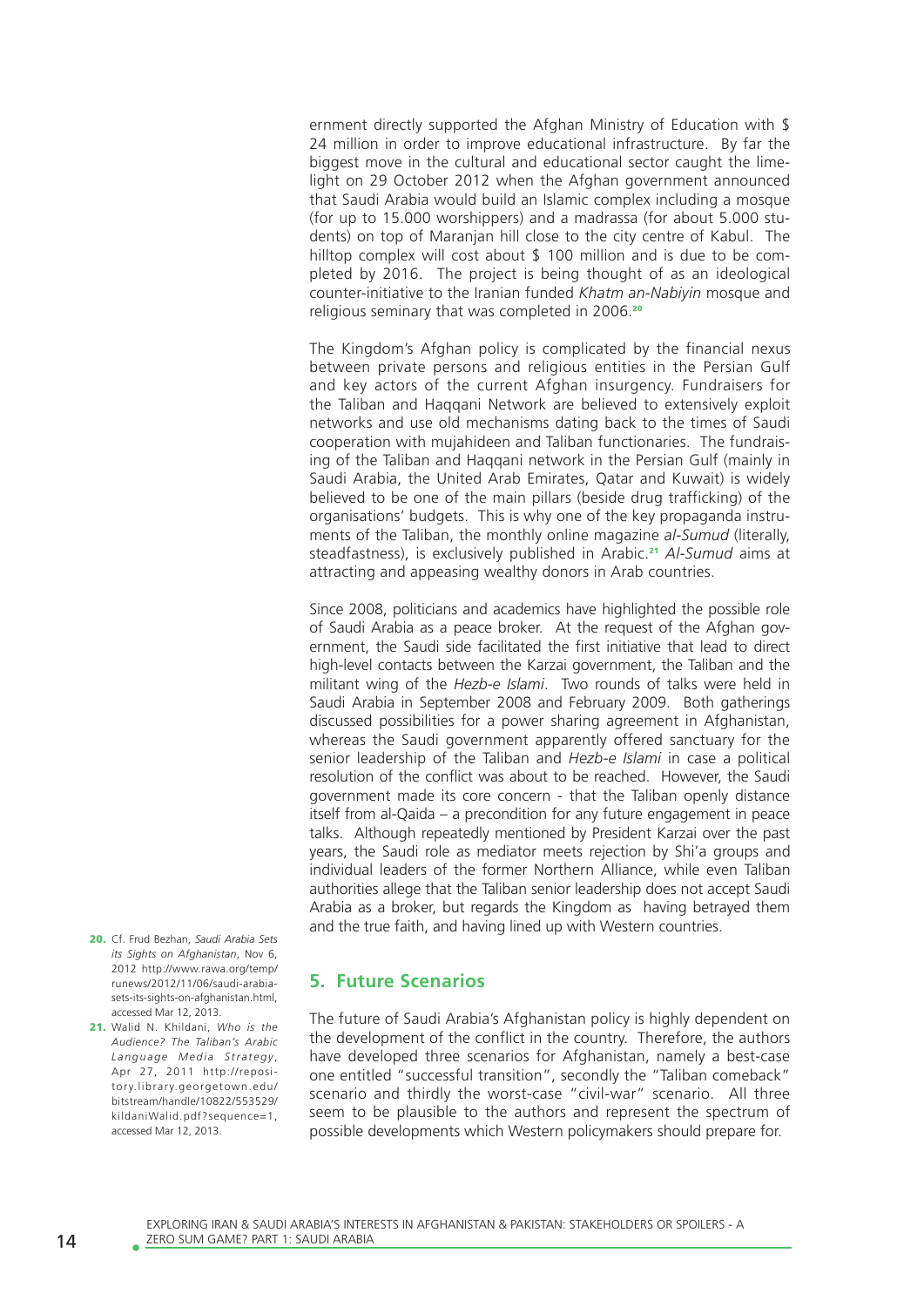## **Successful Transition**

In a first scenario, the current political system would prevail and consolidate itself after 2014. The April 2014 elections would take place in most parts of the country and allegations of fraud and corruption remain limited. Hamid Karzai's successor (Karzai himself would not be eligible for a third time) would take over and consolidate his rule on the basis of his new-won legitimacy. This in turn would strengthen the cohesion and raise the morale of the Afghan National Security Forces (ANSF). They would be assisted by a contingent of at least 15.000 international troops tasked with a training and advisory role. This is the minimum number of remaining troops that would lend a new credibility to the Western assertion that it is indeed interested in the fate of the country. The US and its allies would thereby show their eagerness to avoid the mistake of the early 1990s, when they left Afghanistan to its fate, and they would convince parts of the population that they plan to stay until a reasonable degree of stability has been reached. All these positive developments would not end sporadic fights, and Afghan governance would remain weak in large parts of the country, but the security situation would not be worse than today.

In this scenario, Iran would continue to broaden its influence in the west and northwest of the country and retain a certain influence on the political elite in Kabul – which would comprise a substantial number of Shi'a politicians. The Pakistani reaction would depend on the policy of the new president. If he were perceived to be hostile to Pakistani interests – as in the case of a President taken from the ranks of the former Northern Alliance – Pakistan would rely on a more aggressive approach in its support for the Pashtun insurgency. If this were not the case, Islamabad would still continue to support the insurgents, but would also employ diplomatic means. Its goal would be to revise the consolidation of an anti-Pakistani system – if only out of fear that a stronger Afghan state would one day try to revise the Durand-line border with Pakistan. In order to reach this goal it would continue to build its own influence by supporting Pashtun insurgents and try to prompt the Afghan government to integrate pro-Pakistani Pashtun groups into the government in Kabul.

In this "successful transition" scenario, the Saudi government would most likely try to enhance its own influence in Kabul without, however, supporting a militant reversal of the power equation in the country. Riyadh would make a sustained effort to counter Iranian influence in the educational sector and strengthen religiously conservative Sunni culture in Afghanistan. By avoiding a prolonged civil war and stabilising the country, at least one important Saudi interest would be met.

## **The "Taliban Comeback"**

In this scenario, the April 2014 elections would not take place in about a third of the country because of an escalation of violence. Widespread allegations of fraud and manipulation would damage the legitimacy of the vote. This could prompt Hamid Karzai to extend his own term and rule by emergency law. Most Afghans would lose the remainder of their faith in the national government and would see the events as a repeti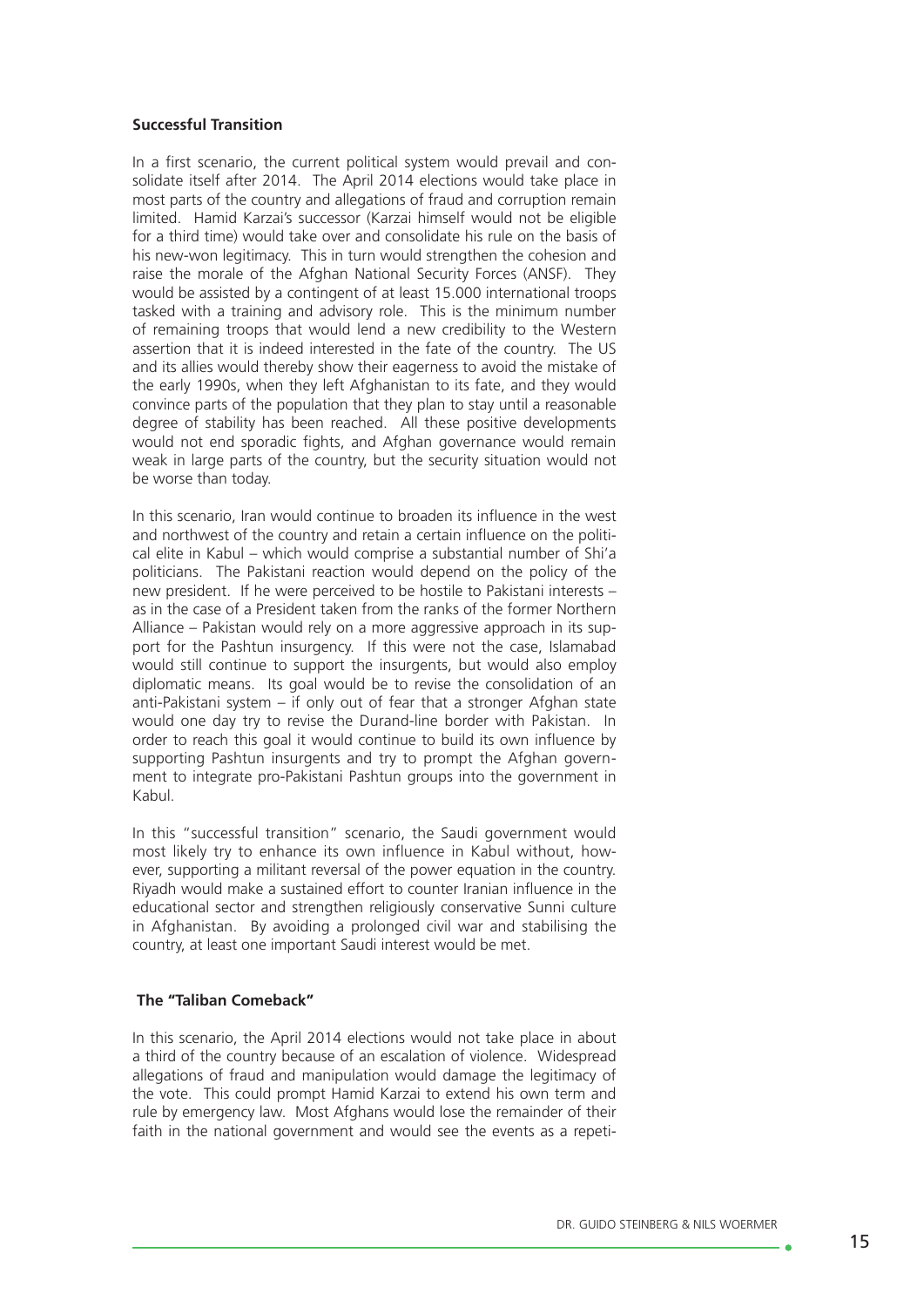tion of the early 1990s, when the United States quickly lost interest in the country after the Soviet Union had withdrawn its troops. This time, NATO would withdraw all its troops with the exception of an American counter-terrorism mission of not more than 3000 men, who would focus on fighting al-Qaida and the Islamic Movement of Uzbekistan (IMU). In the "Taliban comeback" scenario, the insurgents would take control of south and southeast Afghanistan. Some time after 2014, they would be able to topple the Kabul government and take over the country just like in the 1990s. Due to the small number of Pashtuns in the Afghan north and northwest, these regions would fall under the control of a renewed Northern Alliance of ethnic Tajiks, Uzbeks, and the Shi'a Hazara. The Afghan political and military scene would again be divided into two.

The return of the Taliban would prompt Iran to increasingly worry about the security of its own eastern provinces and enter into a new alliance with Russia and India to support the remaining opponents of the Taliban, who on their part would try to defend the west and the north. Due to the urgency of the issue, Iran would substantially raise its profile in Afghanistan and send arms, equipment and advisers to try and stop the Taliban from taking over the whole country. In such a situation, Pakistan would continue supporting the Taliban, but would closely watch their policies concerning the Pakistani Taliban (TTP) – who have targeted the Pakistani state in recent years. Most probably, Pakistani support for the Taliban would be more cautious than in the 1990s, if Islamabad came to the conclusion that this support would lead to an intensification of the "Talibanisation" process inside Pakistan.

In this "Taliban comeback" scenario, the Saudis would again not play a leading role, possibly staying on the sidelines while giving some limited support to the Pakistanis and the Taliban. They would be caught between the wish to roll back Iranian influence in Afghanistan and their fear of the rise of Arab jihadists on the side of the Taliban, thereby repeating the experience of the 1980s and 1990s. For Riyadh, it would be essential for the Taliban to sever their links to al-Qaida and other global jihadists, and it would also be interested in the Afghan Taliban giving up their Pakistani brethren. Otherwise, Saudi support for Pakistan and the Taliban would be much more hesitant and limited. Nevertheless, containing Iran is a more important goal of Saudi policy than fighting al-Qaida – at least as long as the group is under control in Saudi Arabia itself. Therefore, Saudi Arabia would have a strong interest in an Afghan state dependent on Pakistan and limiting Iranian influence in its western and northwestern parts.

#### **The "Civil War" Scenario**

In this third scenario, a full-blown civil war would break out, in which the dividing lines between the Pashtun camp and the Tajik, Uzbek, and Hazara camps would slowly disappear and rather develop into a fight between smaller entities, drawing the whole country into an infernal chaos resembling the situation between 1992 to 1996, when the loss of the common enemy led to anarchy. Afghanistan would be ruled by a plethora of small fiefdoms without dominant actors and constantly shifting alliances. On the one hand, the Taliban networks would no longer be dominated by any one leadership. Instead, the Quetta Shura Taliban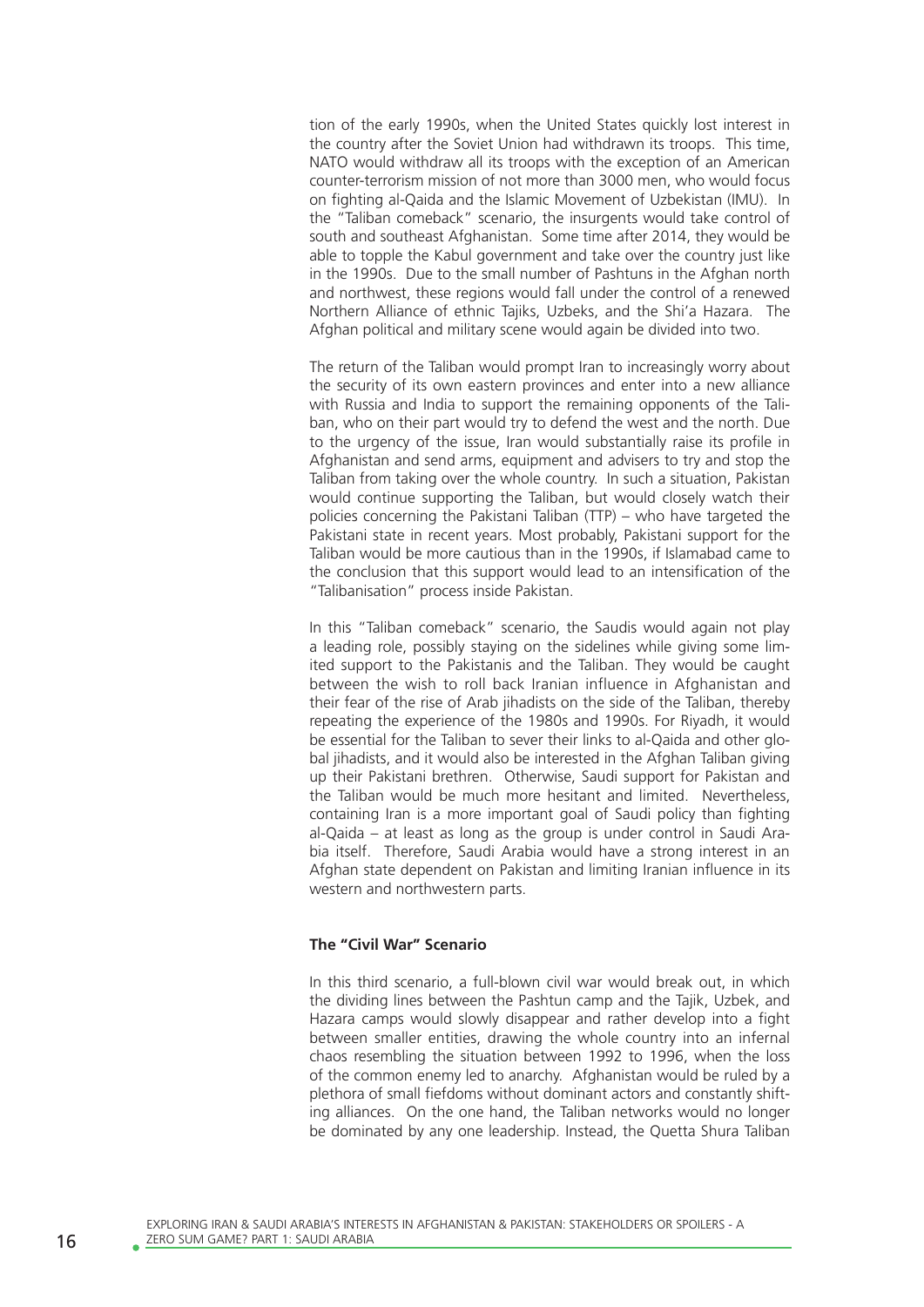would dominate in the south, the Haqqani family in the southeast and Gulbuddin Hekmatyar's Islamic Party in the east. Besides, possibly more radical splinter groups would manage to build new, competing power centres. The same would hold true for the centre and the north of the country, where the Hazara and Tajik political and military actors would split along regional lines and only the Uzbeks would manage to retain some cohesion.

In such a scenario, the Iranians and Pakistanis would continue supporting their clients in the country by sending arms and advisers and fight a proxy war. The intensity of this would depend on where the fighting would take place – meaning how close it would come to the

Iranian and Pakistani borders. At the same time, both would try to negotiate, first between their possible clients in order to unify them, and second between the conflict parties in order to avoid the civil war spiraling totally out of control.

In the "civil war" scenario, the Saudis would most probably choose new clients of their own, some of them together with the Pakistanis, but also some who would either emphasise their identity as, or simply pose as, Wahhabis or Salafis in order to get access to Saudi funding. They would aim at keeping the Iranians from gaining too much influence and they would make major efforts to start negotiations out of fear of the consequences of turmoil in Afghanistan.

## **6. Policy Recommendations**

In all these scenarios, Saudi Arabia will be an important party to any political solution for the conflict in Afghanistan, and has established itself as the third-most important regional actor after Pakistan and Iran – and besides India, which might be considered as being as important as Saudi Arabia – since 2008. Its former and current involvement in the conflict limits its role as a mediating party and even as a facilitator for meetings because the two sides in the Afghan conflict view the Saudis critically. The Taliban for their part distrust Riyadh because it gave up its former support of the movement after 1998 and 2001, siding with the rival Karzai government. In the pro-government camp, distrust of Saudi motives is also widespread among the non-Pashtun groupings that formed the Northern Alliance and especially the Shi'a Hazara, who fear Saudi sectarian policies. Although Riyadh has managed to alleviate some of these fears, the perceived Saudi preference for Pashtun Islamists like Sayyaf and Hekmatyar makes it an extremely controversial actor for most Tajiks as well.

As a consequence of these negative views of Saudi Arabia, the country would ideally support a settlement behind the scenes but would not be openly involved in mediation and facilitation efforts. A more active role could be assumed by Qatar, which does not have a history of active involvement in Afghanistan and has already proved to be a more acceptable mediator and facilitator to the conflict parties – the Taliban having opened an office in Doha in 2012. Both countries share a strong interest in stability in Afghanistan and Pakistan and Doha just as Riyadh has shown that it is willing to invest financial and political capital in a settlement of the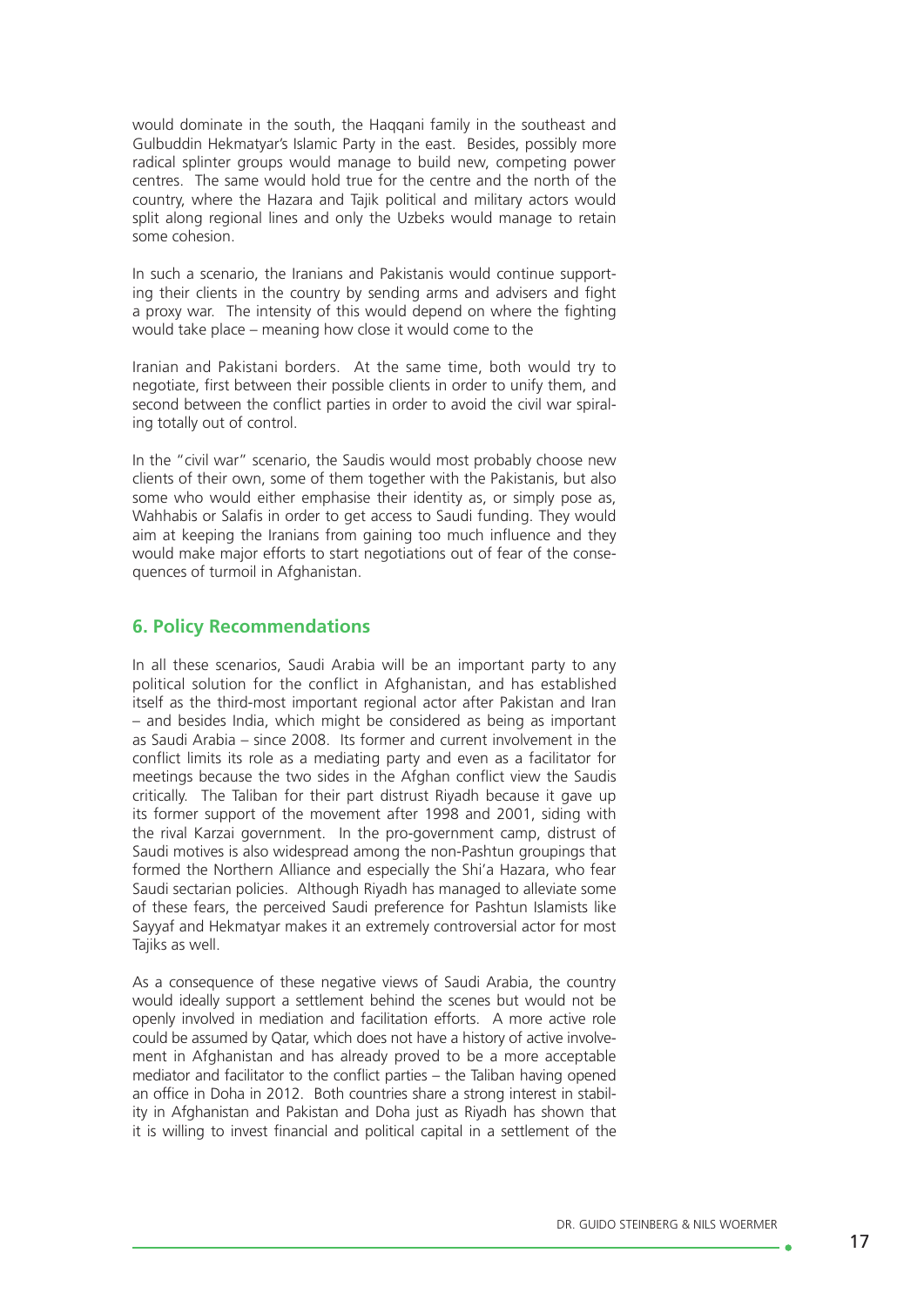Afghan conflict. Although Saudi Arabian politicians have sometimes been quite unhappy with Qatari initiatives, and relations between the two countries strained for most of the 2000s, relations between the two countries substantially improved after 2008, so that it is possible that Saudi Arabia would accept a more visible Qatari role and Doha as the venue for talks.

Nevertheless, there are important question marks regarding a Saudi role in Afghanistan. Saudi Arabia sees the Middle East and its surroundings primarily through the prism of its conflict with Iran and therefore follows an anti-Iranian agenda in its dealings with all neighbouring states. If this conflict escalates, this will have repercussions for Afghanistan and will possibly endanger any political progress that will have been made until that point. Given increased involvement of both Iran and Saudi Arabia in the conflict in Syria, an escalation of tensions between the two states is highly likely in the near future. In order to reduce the dangers emanating from the Iranian-Saudi conflict, Western countries will have to convince the Saudi government that its policy of supporting anti-Iranian and anti-Shi'a actors might prove to be detrimental to its interests in the long run. Equally important, Saudi Arabia will have to do a lot more in reining in private and semi-governmental forces in the country. Wealthy donors and religious scholars have been the main sources of financing for militant Islamist forces in Pakistan and Afghanistan for the last two decades, including the Taliban, the Haqqani network, al-Qaida, Uzbek jihadists and anti-Shi'a groups like *Lashkar-e Jangvi*. While the Taliban will have to be a partner to any successful settlement, the others might pose important obstacles to political agreements and their implementation.

## **References**

Boucek, Christopher, *"Saudi Arabia"*, in: Aroop Mukharji / Ashley J. Tellis (eds.), Is a regional strategy viable in Afghanistan?, Carnegie Endowment for International Peace, Washington 2010, pp. 45-50.

Green, R., "Saudi Arabia's conflicted policy on the Afghanistan crisis", Inquiry and Analysis, 601 (2010), Middle East Media Research Institute, Washington DC.

Hokayem, Emile, *"Chapter Twelve: Saudi Arabia"*, in: Toby Dodge (ed.), Afghanistan: to 2015 and beyond, International Institute for Strategic Studies, London 2011, pp. 247-252.

Shinn, James / Dobbins, James, Afghan peace talks: a primer, Rand National Security Research Division, Santa Monica, CA et al. 2011.

Toriesen, Stina, Afghanistan and the regional powers: history not repeating itself? Norwegian Peacebuilding Resource Center, Oslo 2012, http:// www.peacebuilding.no/var/ezflow\_site/storage/original/application/44ba 614b9e0fd1f194dad2ad2d45a8c5.pdf, accessed Mar 2013.

Wörmer, Nils, Sondierungsgespräche und Friedensinitiativen in Afghanistan: Akteure, ihre Forderungen und Deutschlands Rolle als Vermittler, SWP-Aktuell 70 (2012), Stiftung Wissenschaft und Politik, Berlin,http://www.swp-berlin.org/fileadmin/contents/products/ aktuell/2012A70\_wmr.pdf, accessed Mar 2013.